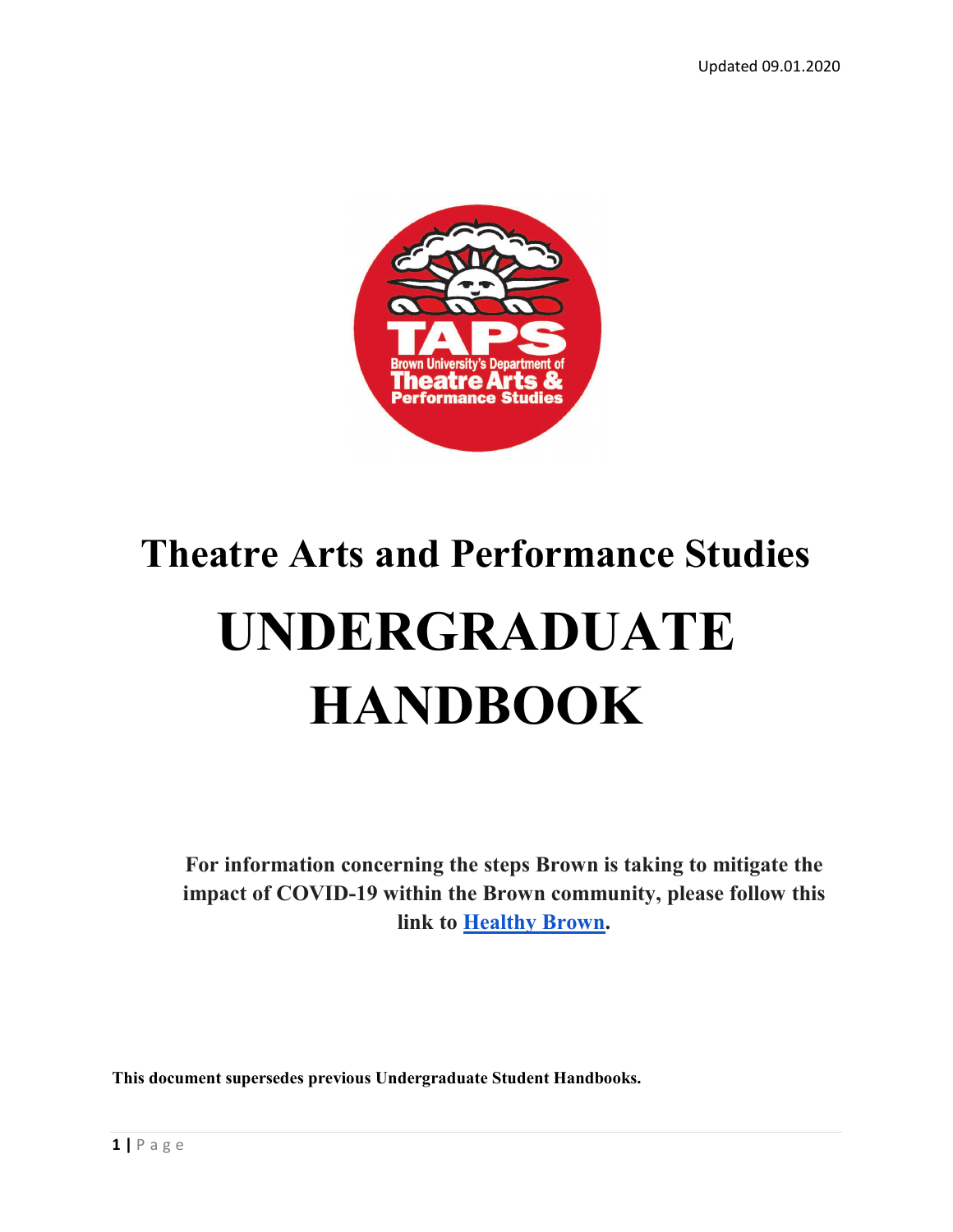## **Table of Contents:**

|                                          | Page |
|------------------------------------------|------|
| Undergraduate Program Introduction       | 3    |
| The Concentration:                       |      |
| For concentrators prior to Sept 1, 2019  | 4    |
| For concentrators Sept. 1, 2019 or later | 10   |
| Information for all concentrators:       |      |
| Dual Concentrations                      | 13   |
| Director of Undergraduate Studies (DUS)  | 13   |
| Capstone Project                         | 13   |
| Honors                                   | 14   |
| Senior Slot Opportunity:                 | 16   |
| Dance Senior Slot                        | 18   |
| Engaged Scholarship:                     | 22   |
| <b>Frequently Asked Questions:</b>       | 25   |

**The handbook is addressed to current and prospective undergraduate students to be used as a planning guide and reference resource throughout a student's academic career. Pertinent University web resources should be regarded as the primary references for degree requirements and options.**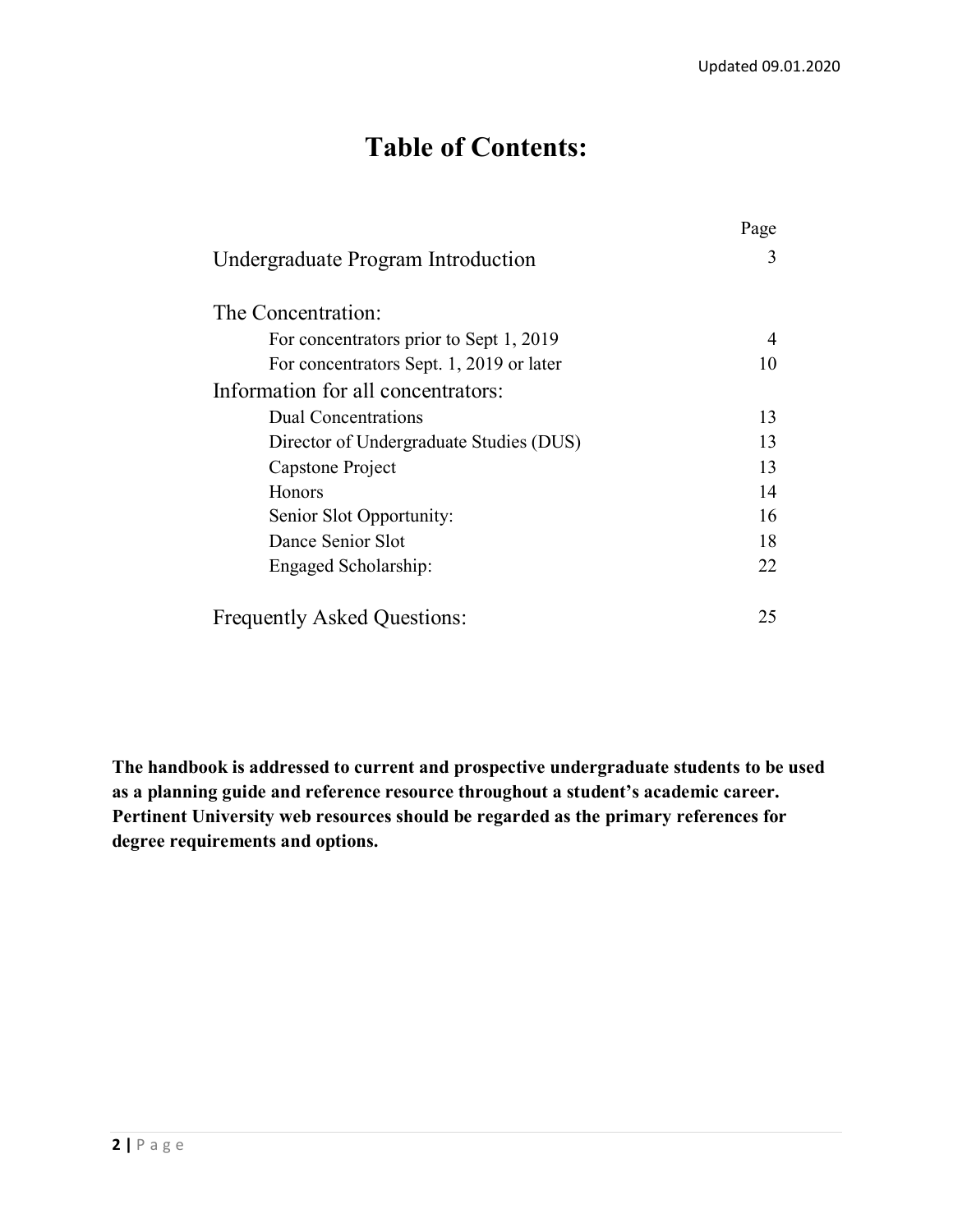### **Undergraduate Program Introduction**

Undergraduates at Brown make theatre, dance, and performance-based work all over campus. Performances have been written for hallways, breezeways, walkways, as well as our proscenium stage in Stuart Theatre in Faunce House or our flexible Leeds Theatre in Lyman Hall. Work has been produced without a play in mind – improvised, found, choreographed on the spot. Other work has been incubated and nurtured for years at a time. Well-known plays from the dramatic canon are produced alongside lesser-known newcomers or buried treasures rarely produced. Some work is sudden. Other work long baked. Some work is surprising. Other work seems like a long lost friend – well known and well met. Some work takes multitudes, other work flies solo. The point is that there is a lot going on in a very exciting atmosphere of creative and intellectual exchange where traditions and heritages of craft are as highly valued as the rough draft of innovation and experimentation.

The Department offers a concentration in Theatre Arts and Performance Studies. Concentrators chose a "track" to study within the concentration - Theatre Arts, Performance Studies, or Dance. Classes are open to everyone, not just concentrators, and we often draw widely from interested students across the university. That said, more advanced classes do have entry requirements, so plan your course of study carefully.

As a student, you can be involved in the Department of Theatre Arts and Performance Studies whether you become a concentrator or simply take a single course. Anyone who auditions – and all undergraduates can audition for our shows – can be cast. Many students participate in our co-curricular programs regardless of concentration. We welcome all students to participate.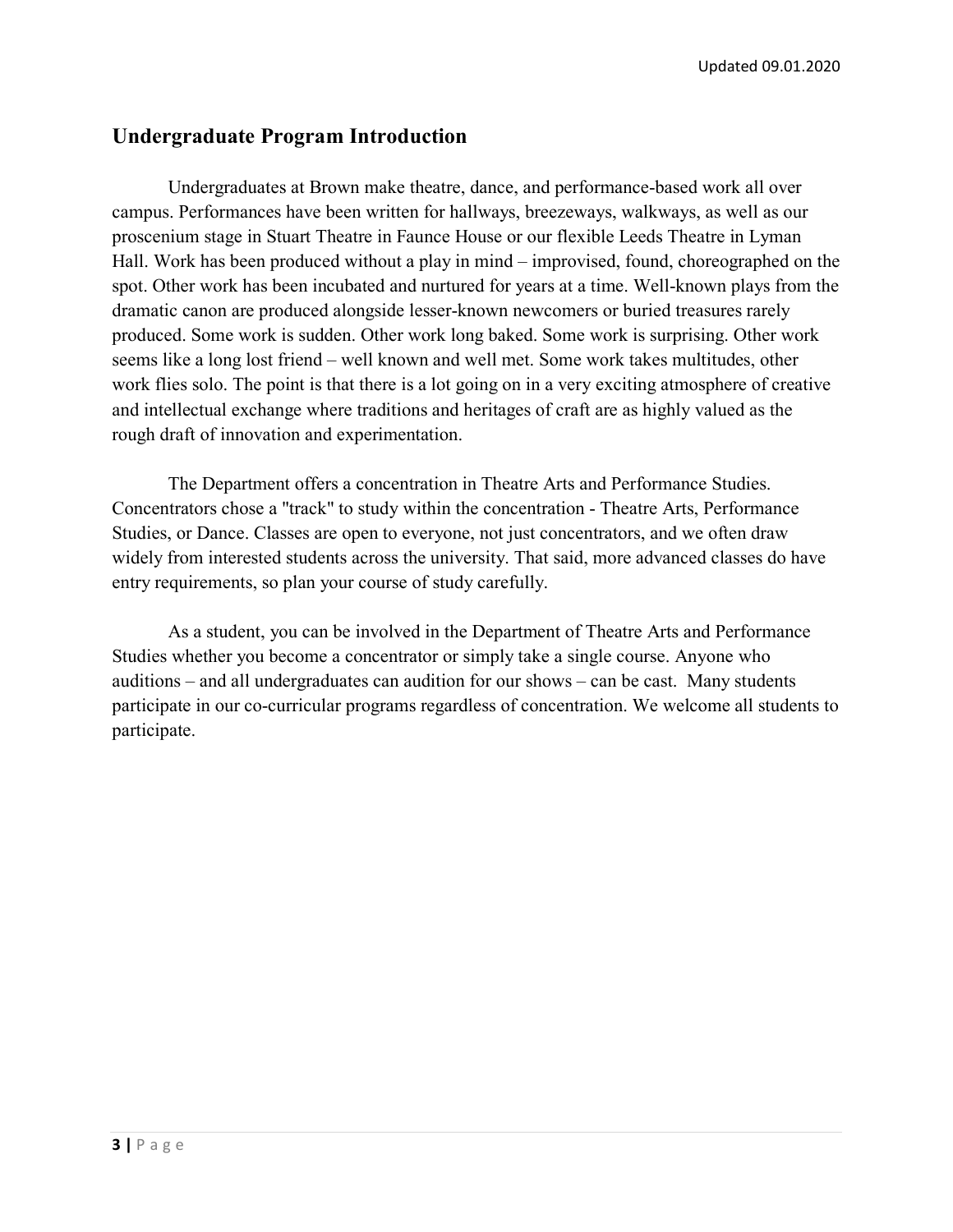## **The Concentration Overview:**

The Department offers a concentration in Theatre Arts & Performance Studies. Concentrators choose one of the following "tracks" to study within the concentration:

- Theatre Arts
- Performance Studies
- Writing for Performance (for students declaring the TAPS concentration prior to Sept. 1, 2019)
- Dance Performance (for students declaring the TAPS concentration Sept. 1, 2019 or later)

Each track has a requirement of ten (10) courses to fulfill the concentration in which concentrators work with advisers to present a culminating Capstone project, as well as explore possibilities for careers in their area of study after graduation.

If you wish to enroll as a Theatre Arts & Performance Studies (TAPS) concentrator in any of the following tracks, please reach out to the TAPS Director of Undergraduate Studies (DUS), [Sydney Skybetter.](mailto:sydney_skybetter@brown.edu)

## **The Concentration Tracks (for students declaring the TAPS concentration prior to September 1, 2019):**

## **Theatre Arts Track**

This concentration combines the study of dramatic literature, theatre history, performance theory, and studio work in the various theatre arts. All concentrators in Theatre Arts will gain practical experience through the study of acting and directing as well as in the technical production of plays, preparing students in the practical study of a cross-section of the vital aspects of theatre craft, including one class in either dance or speech. An essential aim of the concentration track is the engagement of students in performance procedures (acting, dancing, directing, choreography, design, playwriting, dramaturgy, etc.) in order to experience the interrelationships among social contexts, dramatic texts and theatrical enactments. Along with practical study in craft, concentrators will graduate having studied theatre history and performance theory in global perspective, including at least one course that exhibits geographic or topical breadth beyond what might loosely be called "mainstream" Euro-American tradition The study of theatre history provides a Theatre Arts concentrator with the necessary background to understand a variety of dramatic and theatrical forms. The study of performance theory enhances a student's ability to ask fundamental questions about the role of theatre in social, political, cultural and cross-cultural arenas.

### **Required Courses for the Theatre Arts track:**

- 1. TAPS 0230 Acting/Directing
- 2. TAPS 0250 Introduction to Technical Theatre and Production
- 3. TAPS 1230 Performance Theory: Ritual, Play and Drama in Context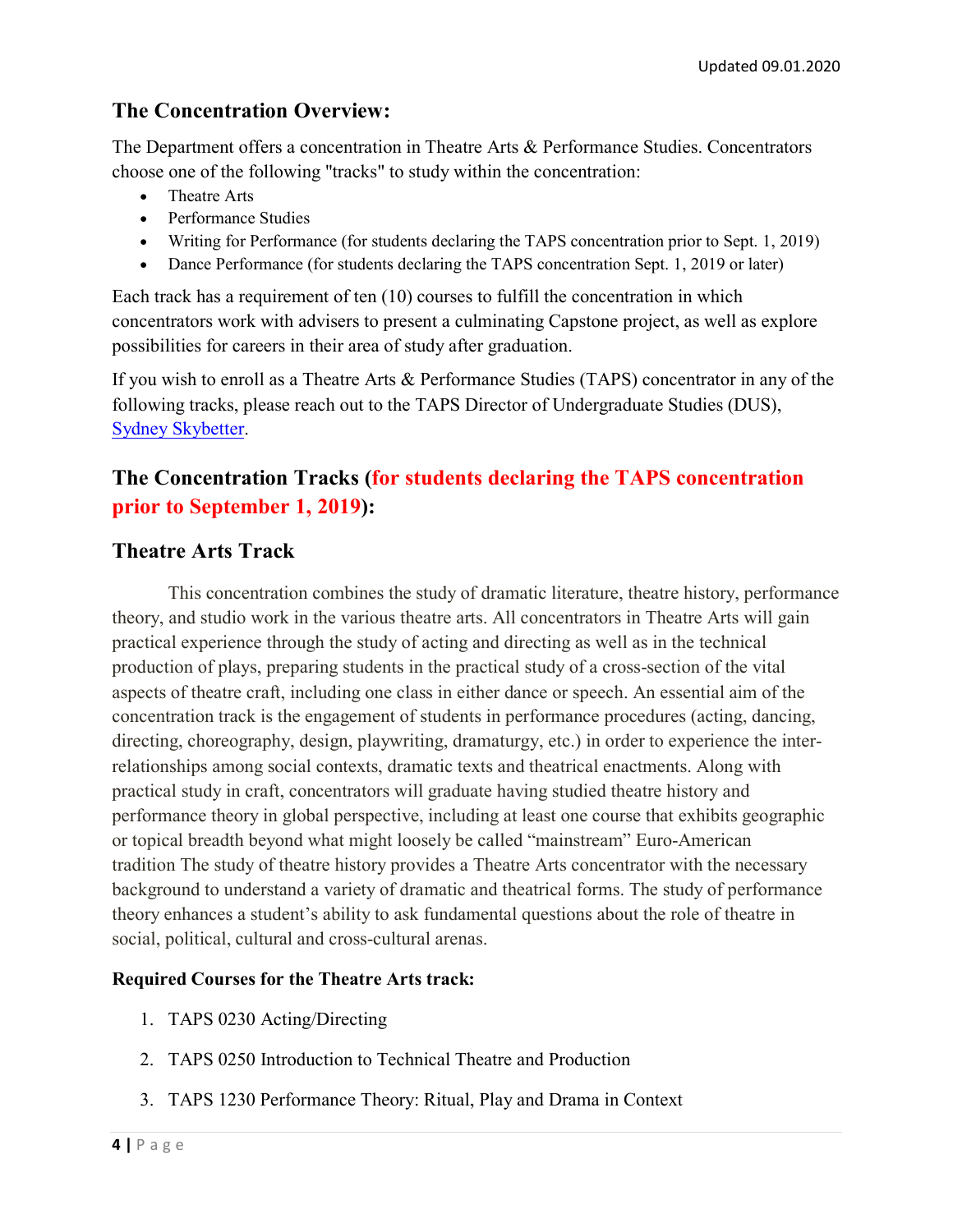- 4. TAPS 1240 Performance Historiography and Theatre History
- 5. TAPS 1250 Twentieth-Century Western Theatre and Performance
- 6. Select one of the following:
	- TAPS 0220 Persuasive Communication,
	- Any dance history or practice course
	- Any design or theatre production
	- Any playwriting course.
- 7. One elective to be selected from applied design, performance, or writing areas. This class must be approved by the concentration advisor.

8-9. Two electives to be selected from relevant theoretical and text-based studies in or crosslisted with the Department of Theatre Arts and Performance Studies, at least one of which must show geographical breadth. Below is a list of possible courses, but it is not exhaustive. Please check for updated course lists with your advisor:

- TAPS 1230 Performance Theory and World Theatre History: Paleolithic to Medieval
- TAPS 1240 Performance Historiography and Theatre History
- TAPS 1250 Twentieth Century Western Theater and Performance
- TAPS 1270 Masking, Trancing, Performing and Spectating in Non-Western and Circumpacific Performance
- TAPS 1281O Acting Outside the Box: Race, Class, Gender and Sexuality in Performance
- TAPS1280N New Theories for a Baroque Stage
- TAPS 1380 Mise en Scene
- TAPS 1390 Contemporary Mande Performance
- TAPS 1430 Russian Theatre and Performance
- TAPS 1610 Political Theatre of the Americas
- TAPS 1630 Performativity and the Body: Staging Gender, Staging Race
- TAPS 1650 21st Century American Drama
- TAPS 1670 Latino Theatre and Performance
- TAPS 1680 Performance, Politics and Engagement
- TAPS 1690 Performance, Art, and Everyday Life
- AFRI 0990 Black Lavender: Black Gay/Lesbian Plays/Dramatic Constructions in the American Theatre

10. TAPS 1520 Senior Seminar - **This course has been canceled and will no longer be offered. Please see your advisor to discuss an appropriate substitution.**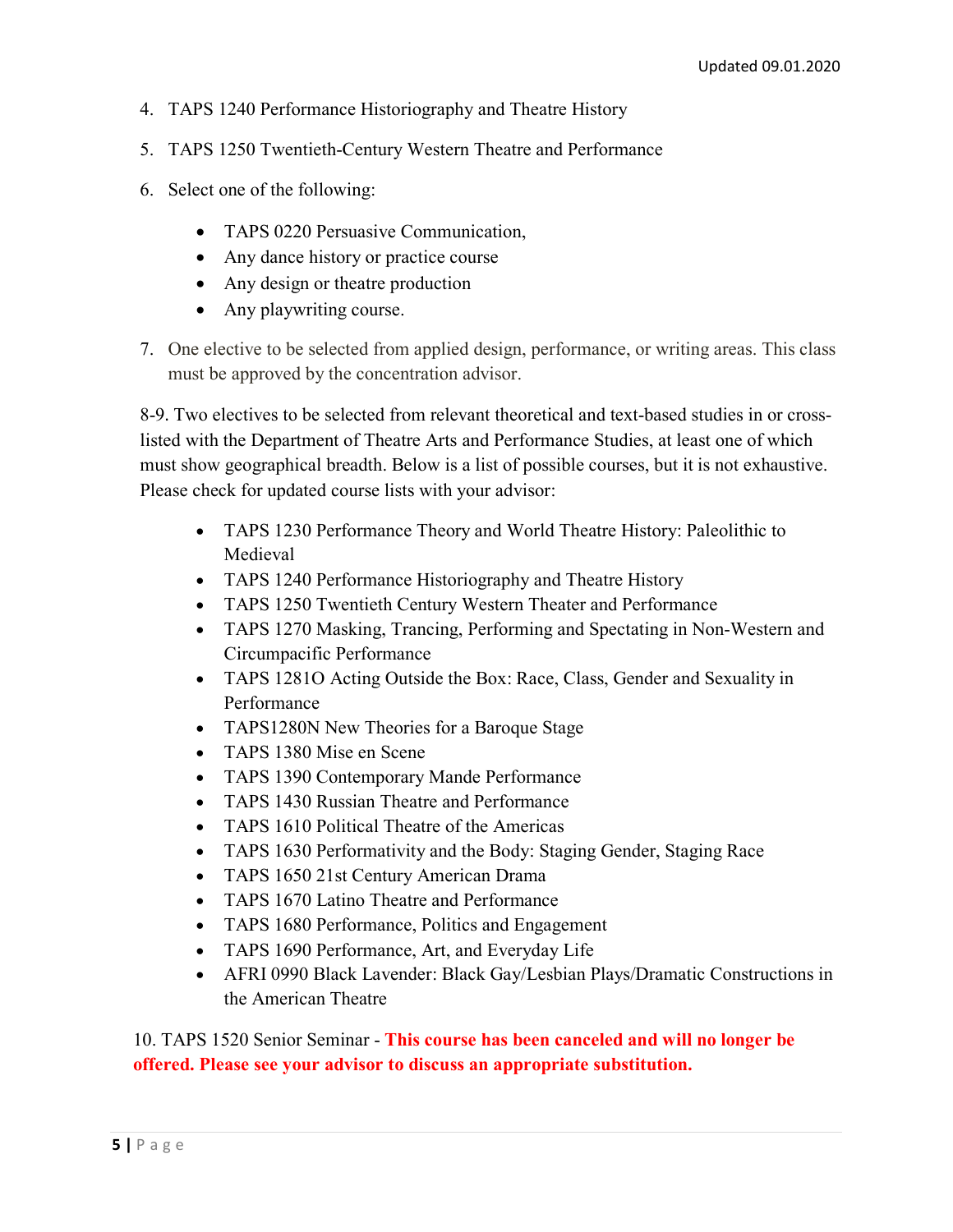Updated 09.01.2020

### **Performance Studies Track**

The Performance Studies track in the Theatre Arts and Performance Studies concentration offers a base for students interested in a variety of performance forms, performance media, or in intermedial art. A concentrator in this track will study the multiple modes in which live performance articulates culture, negotiates difference, constructs identity, and transmits collective historical traditions and memories. Because Performance Studies is not primarily invested in one performance mode over another (such as theatre or dance), a concentrator will gain exposure to a broad spectrum of performance modes. Studying ritual, play, game, festival, spectacle and a broad spectrum of "performance behaviors" under the umbrella of Performance Studies, a concentrator will graduate having investigated the role of performance in culture, including performative acts in everyday life, political enactment, ritual behavior, aesthetic or representational practices, and social role or the performance of subjectivity. The history of aesthetic performance practices (such as the histories of theatre and/or dance) will be an important part of this track, serving to ground inquiry into the broader spectrum of performance study. Students will craft their electives on this track from a wide selection of courses both within the Department of Theatre Arts and Performance Studies and across the university. The study of performance behavior across mediums such as dance, theatre, ritual, and orature allows for geographic and historical flexibility as not all cultures parse theatre from dance, nor, historically, genres of religious or political ritual from genres of entertainment, play, or game. At least one of the ten required classes must show geographic or cultural breadth, and be approved as such by the undergraduate concentration advisor. Participation in practical classes in modes of performance is also required.

#### **Required Courses for the Performance Studies Track:**

- 1-2. Two of the following three courses:
	- TAPS 1230 Performance Theory and World Theatre History,
	- TAPS 1240 Performance Historiography and Theatre History
	- TAPS 1250 Twentieth Century Western Theatre and Performance.

3-5. Select three of the following (one of which must show geographical breadth) in consultation with advisor.

- TAPS 1230 Performance Theory and World Theatre History: Paleolithic to Medieval
- TAPS 1240 Performance Historiography and Theatre History
- TAPS 1250 Twentieth Century Western Theater and Performance
- TAPS 1270 Masking, Trancing, Performing and Spectating in Non-Western and Circumpacific Performance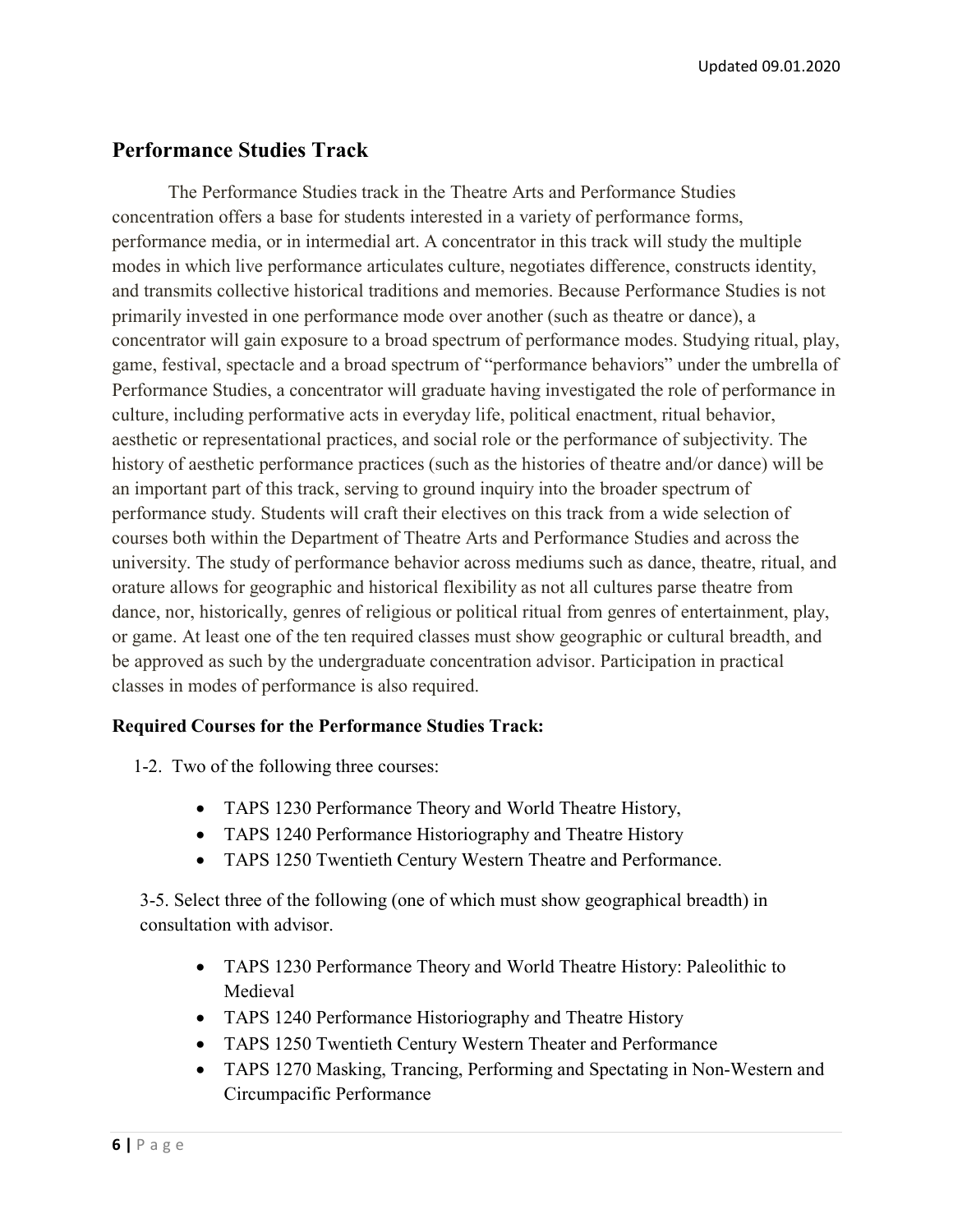- TAPS1280N New Theories for a Baroque Stage
- TAPS 1281O Acting Outside the Box: Race, Class, Gender and Sexuality in Performance
- TAPS 1330 Dance History: The 20th Century
- TAPS 1326 Experiments in Dance, Movement and Performance TAPS 1380 Mise en Scene
- TAPS 1390 Contemporary Mande Performance
- TAPS 1430 Russian Theatre and Performance
- TAPS 1610 Political Theatre of the Americas
- TAPS 1630 Performativity and the Body: Staging Gender, Staging Race
- TAPS 1650 21st Century American Drama
- TAPS 1670 Latino Theatre and Performance TAPS 1680 Performance, Politics and Engagement
- TAPS 1690 Performance, Art, and Everyday Life
- AFRI 0990 Black Lavender: Black Gay/Lesbian Plays/Dramatic Constructions in the American Theatre
- AFRI 1110 Voices Beneath the Veil

6-7. Two full credit courses based in performance craft in either Acting, Directing, Speech, Dance, Design, Literary Arts (with a performance emphasis), Visual Arts or Music. These classes must be approved by the concentration advisor.

8-9. Two additional courses in the academic study of performance and performance culture(s) to be culled from those listed above as well as other courses in the Department of Theatre Arts and Performance Studies or throughout the university in consultation with advisor. For example (this is not a complete list, please see your advisor about courses):

- AFRI 1070 RPM: Traditional and Contemporary Elements of Intertribal Indigenous Theatre in America.
- AFRI 1120 African American Folk Traditions and Cultural Expression
- ANTH 1212 The Anthropology of Play
- CLAS 1930C Parasites and Hypocrites
- MCM 1502J Race as Archive
- MCM 1503W Getting Emotional: Passionate Theories
- MUSC 0040 World Music Cultures
- RELS 0910 Music Drama and Religion in India
- RELS 1610 Sacrifice and Society

10. TAPS 1520 Senior Seminar – **This course has been canceled and will no longer be offered. Please see your advisor to discuss an appropriate substitution.**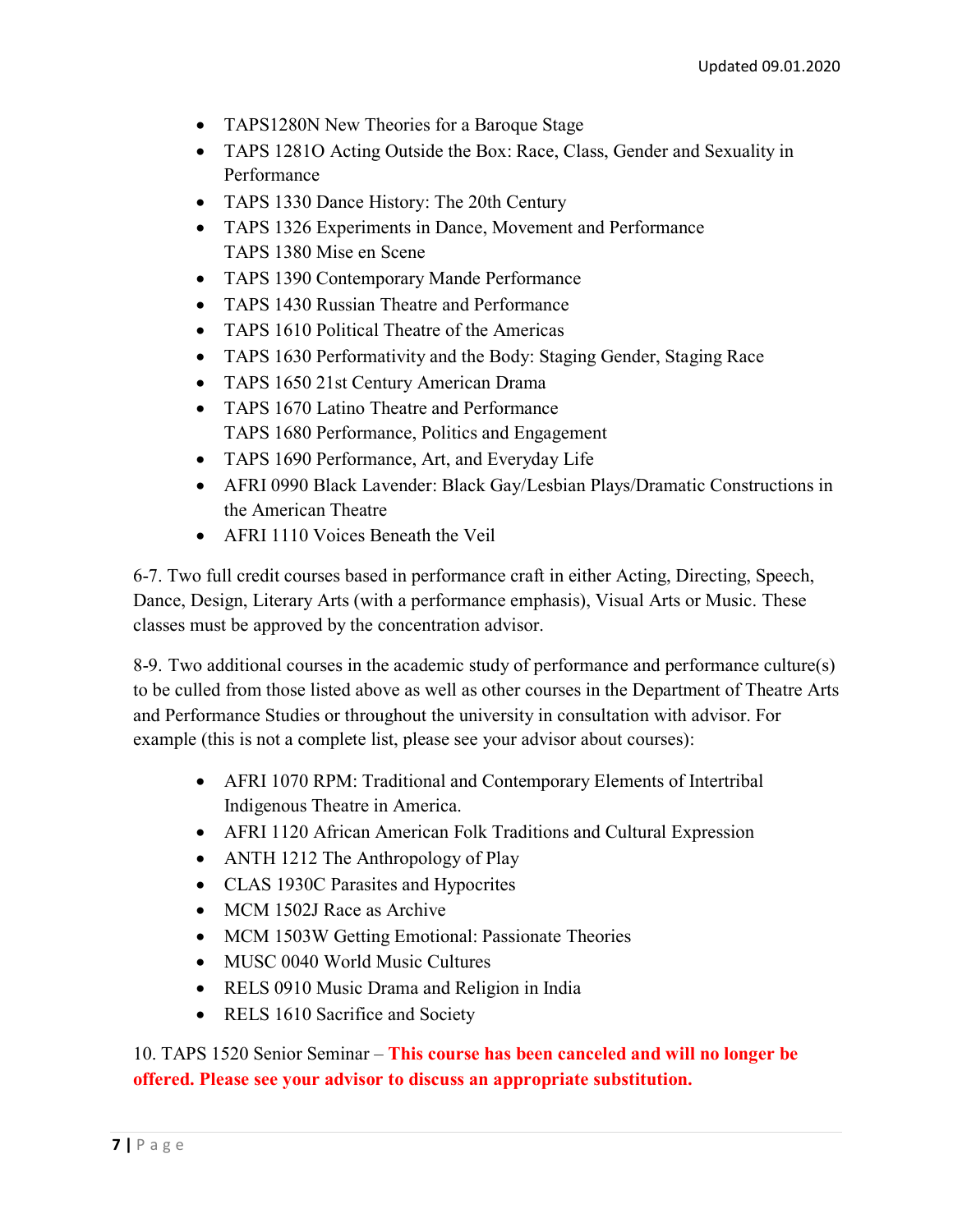## **Writing for Performance Track**

Concentrators explore the craft and sensibility of writing for live performance in the broad context of art in a changing society. Moving through a graduated series of skill-based writing classes, students additionally encounter theatre history in core courses and focused seminars, engage with the practical aspects of production, and relate theatre to other disciplines. Writing is viewed neither as an alienated cause nor a terminal outpost, but as a co-equal aspect of a creative ecology, sharing space with orature, scenography, ethics, and all fields that focus attention, invoke fascination, and alert the will to the possibilities of transformation.

#### **Required Courses for the Writing for Performance Track:**

- 1. TAPS 0100 Playwriting I or another equivalent introductory level Playwriting Course, to be approved by advisor
- 2. Select one of the following:
	- AFRI 1050A, D, E RPM Playwriting
	- LITR 0610A Unpublishable Writing
	- LITR1150Q Reading, Writing, Thinking for the Stage
	- LITR 1010C Advanced Playwriting
	- LITR 1150S What Moves at the Margin
	- TAPS 0200 Playwriting II
	- A course from the TAPS 1500 series (A-Z)
- 3. A writing/composition class in a discipline outside of playwriting (e.g. literature, screenwriting, digital media) in consultation with advisor. Samples include:
	- TAPS 1210 Solo Performance
	- TAPS 1280S Libretto Workshop
	- TAPS 1500I Screenwriting
	- TAPS 1500J Script Adaptation
	- ENVS 0520 Wild Literature in the Urban Landscape
	- LITR 0110A Fiction I
	- LITR 0110B Poetry I
	- LITR 0210A Fiction Writing II
	- LITR 0210B Poetry Writing II
	- LITR 1150E Strange Attractors: Adaptations/Translations
	- LITR 1150M Short Fiction Experiments
	- TAPS 1500L Acting Together on the World Stage: Writing and Political Performance
- 4. TAPS 0250 Introduction to Technical Theatre and Production
- 5-6. Two of the following three classes: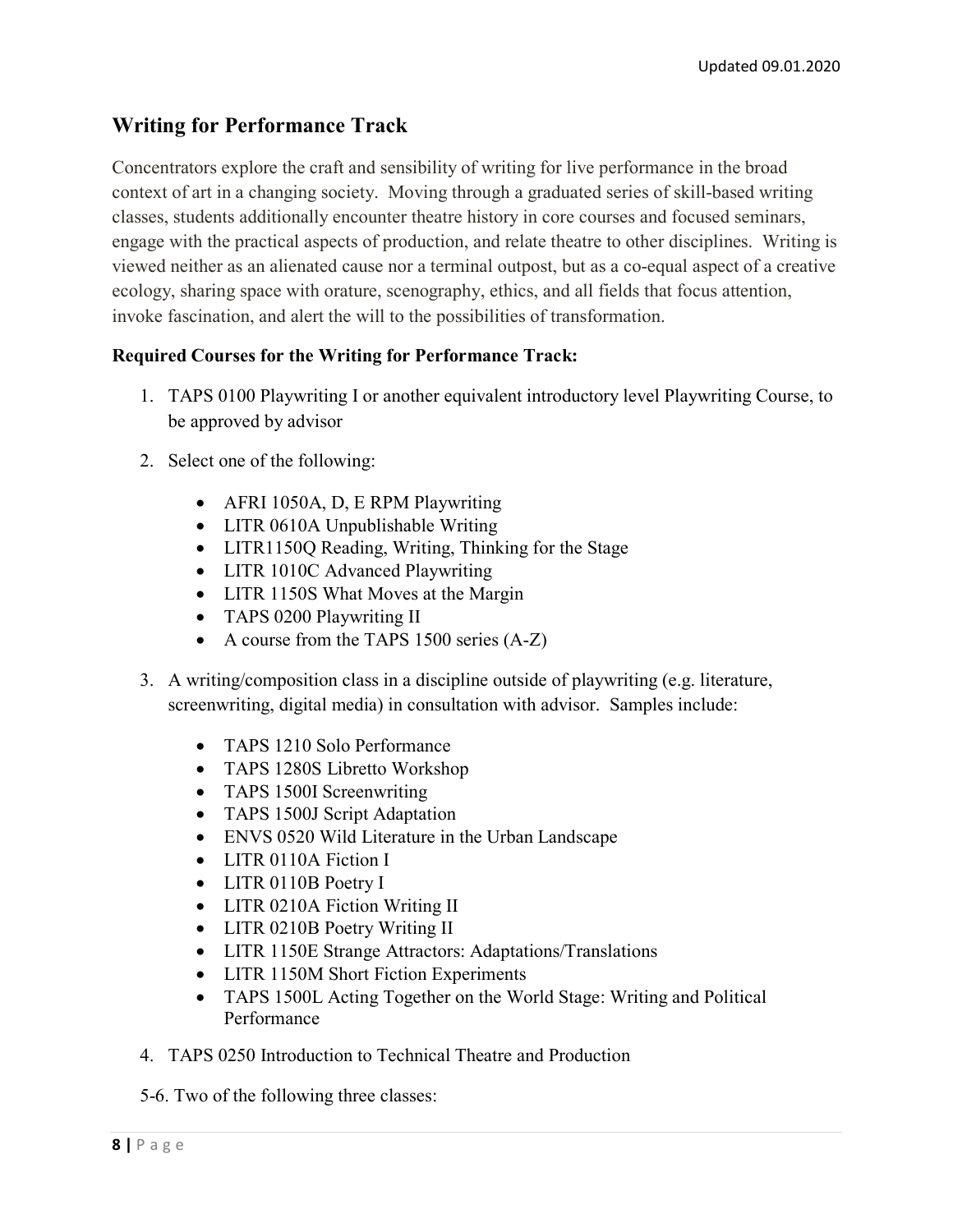- TAPS 1230 Performance Theory and World Theatre History: Paleolithic to Medieval
- TAPS 1240 Performance Historiography and Theatre History
- TAPS 1250 Twentieth Century Western Theater and Performance
- 5. One performance-based class. Options include Acting, Directing, Speech, Dance, Visual Arts, Music or Sign Language.

8-9. Select two additional Theatre/Performance History/Theory classes in or cross-listed with the Department of Theatre Arts and Performance Studies in consultation with advisor. Samples include:

- TAPS 1230 Performance Theory and World Theatre History: Paleolithic to Medieval
- TAPS 1240 Performance Historiography and Theatre History
- TAPS 1250 Twentieth Century Western Theater and Performance
- TAPS 1270 Masking, Trancing, Performing and Spectating in Non-Western and Circumpacific Performance
- TAPS 1280N New Theories for a Baroque Stage
- TAPS 1330 Dance-History: The 20th Century
- TAPS 1380 Mise en Scene
- TAPS 1390 Contemporary Mande Performance
- TAPS 1430 Russian Theatre and Drama
- TAPS 1610 Political Theatre of the Americas
- TAPS 1630 Performativity of the Body
- TAPS 1650 21st Century American Drama
- TAPS 1670 Latino Theatre and Performance
- TAPS 1690 Performance, Art, and Everyday Life
- AFRI 0990 Black Lavender
- AFRI 1110 Voices Beneath the Veil
- TAPS 2120 Revolution as a Work of Art
- 10. TAPS 1520 Senior Seminar **This course has been canceled and will no longer be offered. Please see your advisor to discuss an appropriate substitution.**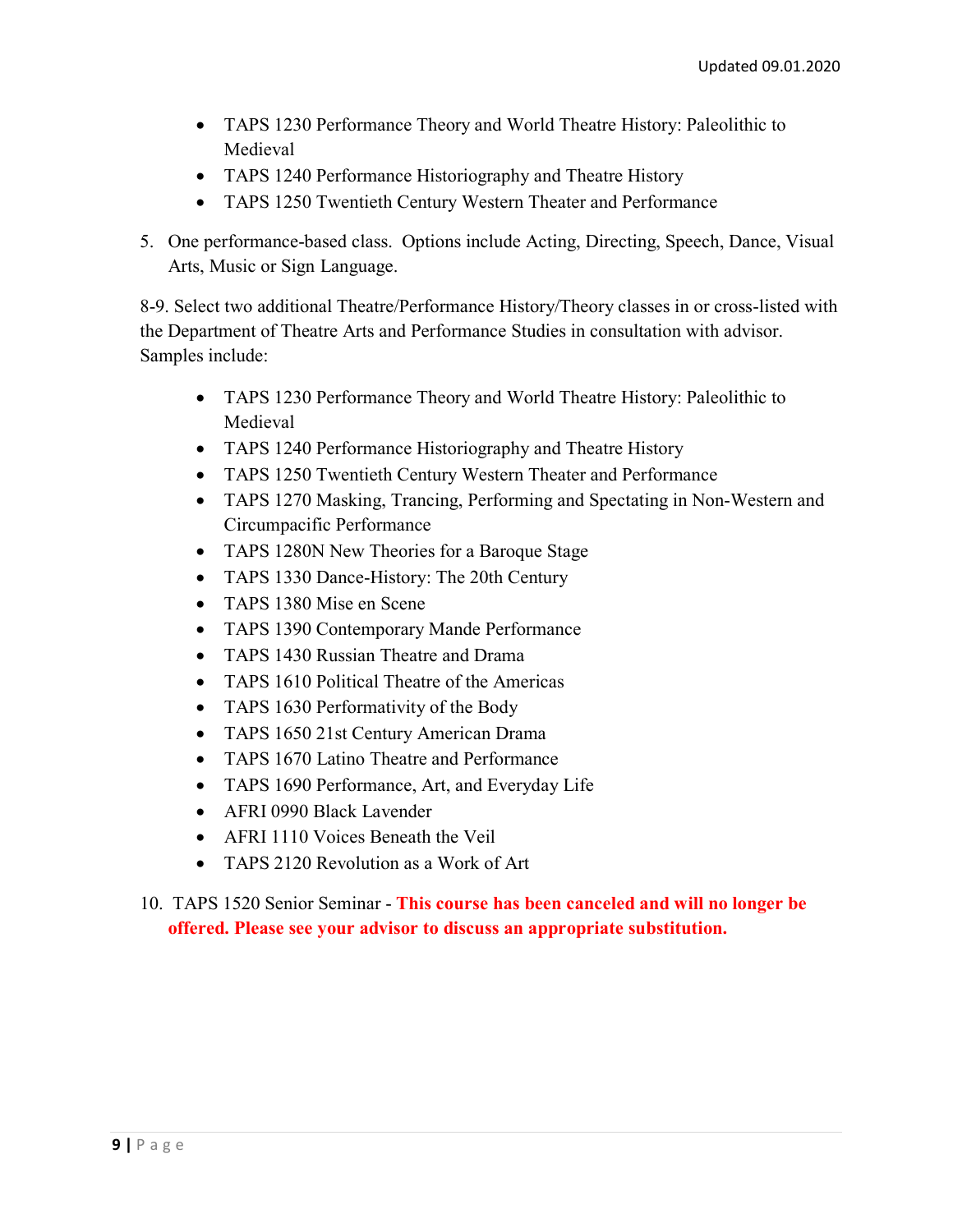## **The Concentration Tracks (for students declaring the TAPS concentration September 1, 2019 or later):**

## **Theatre Arts Track**

This concentration combines the study of dramatic literature, theatre history, performance theory, and studio work in the various theatre arts. All concentrators in Theatre Arts will gain practical experience through the study of acting and directing as well as in the technical production of plays, preparing students in the practical study of a cross-section of the vital aspects of theatre craft, including one class in either dance or speech. An essential aim of this concentration track is the engagement of students in performance procedures (acting, dancing, directing, choreography, design, playwriting, dramaturgy, etc.) in order to experience the inter-relationships among social contexts, dramatic texts, and theatrical enactments. Along with practical study in craft, concentrators will graduate having studied theatre history and performance theory in global perspective. The study of theatre history provides a Theatre Arts concentrator with the necessary background to understand a variety of dramatic and theatrical forms. The study of performance theory enhances a student's ability to ask fundamental questions about the role of theatre in social, political, cultural and cross-cultural arenas.

#### **Courses**

- 1. TAPS 0700 Intro to Theatre Arts and Performance Studies
- 2 6. TAPS 0220 Persuasive Communication or TAPS 0230 Acting TAPS 0250 Introduction to Technical Theatre and Production TAPS 1230 Global Theatre and Performance: Paleolithic to the Threshold of Modernity TAPS 1240 Performance Historiography and Theatre History TAPS 1250 Twentieth Century Western Theatre and Performance
- 7 10. Theatre Studies electives: Four (4) elective courses one of which must be theory, history or literature – chosen in consultation with the advisor according to area of interest (i.e., acting, directing, playwriting, design/technical theatre).

Additionally, following consultation with the advisor, one of the electives, may be taken outside the TAPS department.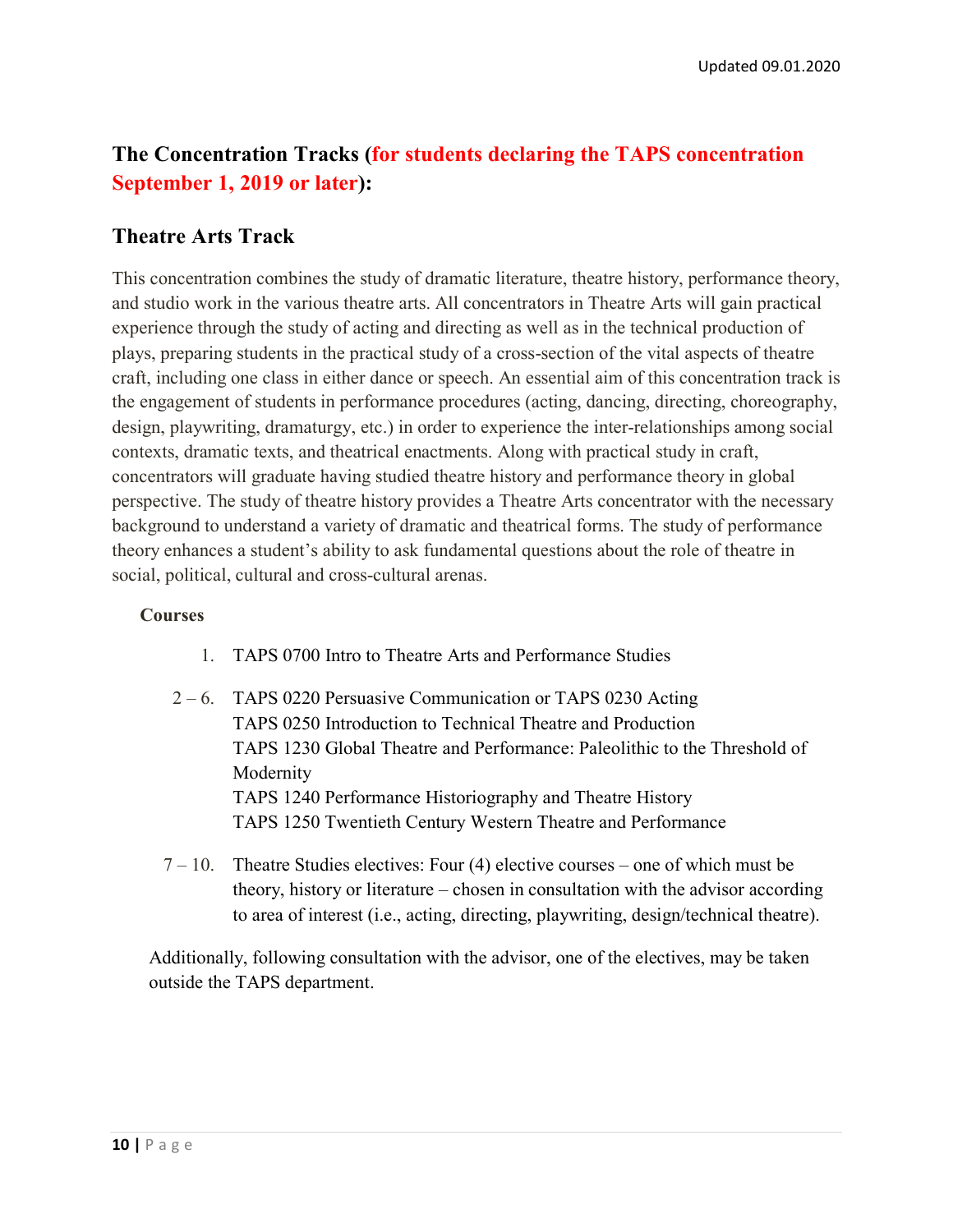Updated 09.01.2020

## **Performance Studies Track**

The Performance Studies track in the Theatre Arts and Performance Studies concentration offers a base for students interested in a variety of performance forms, performance media, or in intermedia art. A concentrator in this track will study the multiple modes in which live performance articulates culture, negotiates difference, constructs identity, and transmits collective historical traditions and memories. Because Performance Studies is not primarily invested in one performance mode over another (such as theatre or dance), a concentrator will gain exposure to a broad spectrum of global performance modes. Studying ritual, play, game, festival, spectacle and a broad spectrum of "performance behaviors" under the umbrella of Performance Studies, a concentrator will graduate having investigated the role of performance in culture, including performative acts in everyday life, political enactment, ritual behavior, aesthetic or representational practices, and social role or the performance of subjectivity. The history of aesthetic performance practices (such as the histories of theatre and/or dance) will be an important part of this track, serving to ground inquiry into the broader spectrum of performance study. Students will craft their electives on this track from a wide selection of courses both within the Department of Theatre Arts and Performance Studies and across the university. The study of performance behavior across mediums such as dance, theatre, ritual, and orature allows for geographic and historical flexibility as not all cultures parse theatre from dance, nor, historically, genres of religious or political ritual from genres of entertainment, play, or game. Participation in practical classes in modes of performance is also required.

#### **Courses:**

1. TAPS 0700: Introduction to Theatre, Dance and Performance

 $2 - 4$ . Three (3) of the following classes: TAPS 1230 Global Theatre and Performance: Paleolithic to the Threshold of Modernity TAPS 1240 Performance Historiography and Theatre History TAPS 1250 Twentieth-Century Western Theatre and Performance TAPS 1280Y Issues in Performance Studies

 $5 - 6$ . Two (2) primarily academic courses from within the Department with Performance Studies content to be selected with your advisor, such as (**but not limited to):** TAPS 1280N New Theories for a Baroque Stage TAPS 1380 Mise en Scene TAPS 1630 Performativity and the Body TAPS 1640 Theatre and Conquest TAPS 1690 Performance, Art and Everyday Life TAPS 1425 Queer Performance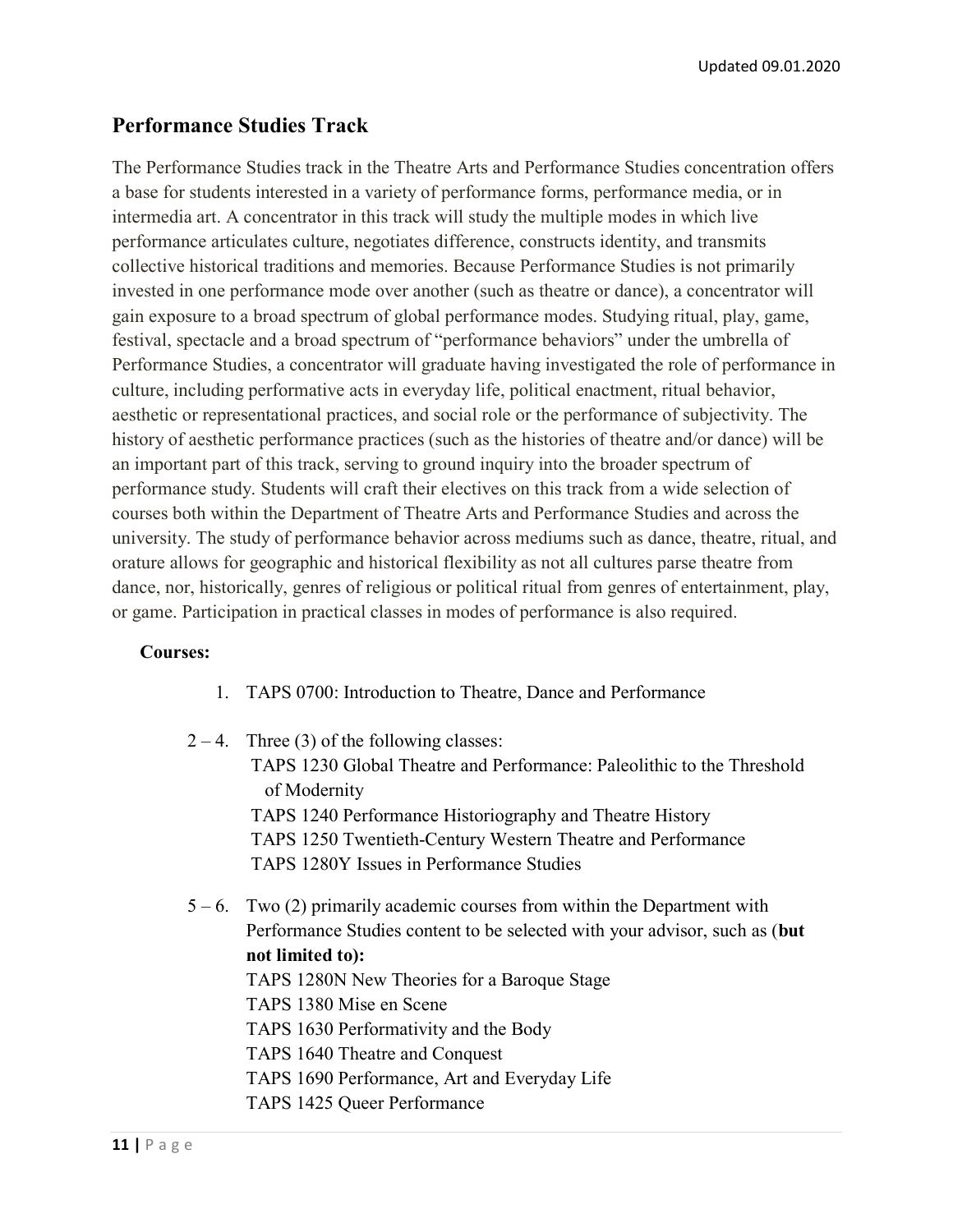- 7 8. Two (2) full credit courses based in performance craft in either Dance, Acting, Directing, Playwriting, Speech, Design, Literary Arts, Visual Arts, Music, or Africana Studies approved by the concentration advisor.
- $9 10$ . Two (2) additional courses in the academic study of performance and performance culture(s) from either within TAPS or throughout the university in consultation with advisor.

## **Dance Track**

The Dance Track of the Theatre Arts and Performance Studies concentration engages students in the study of dance, movement and other forms of kinesthetic performance. Emphasizing dance technique, choreography/composition and theories and histories of global forms of dance practice, concentrators in this track will study how multiple global dance forms articulate culture, negotiate difference, construct identity, and transmit collective historical traditions. Concentrators will receive instruction in composition and technique, and engage with dance, theatre and performance production within the department to understand dance within a network of performance practices.

#### **Courses:**

- 1. TAPS 0700 Introduction to Theatre, Dance and Performance
- 2 4. Critical Topics and Global Perspectives three courses. Students would need to work with their advisor to ensure their courses offer theoretical and geographic breadth. Courses could include, for example: TAPS 1230 Global Theatre History from the Paleolithic to the Threshold of Modernity TAPS 1240 Performance Historiography and Theatre History TAPS 1250 Twentieth Century Western Theatre and Performance TAPS 1281 Artists and Scientists as Partners TAPS 1971 Digital Media and Virtual Performance TAPS 1281Q Intro to Dance Studies TAPS 1330 Dance History TAPS 0210 Dancing the African Diaspora TAPS 1630 Performativity and Body
- 5 6. Techniques of the Body: Two courses selected from courses such as the following – in consultation with an advisor: TAPS 0310 Beginning Modern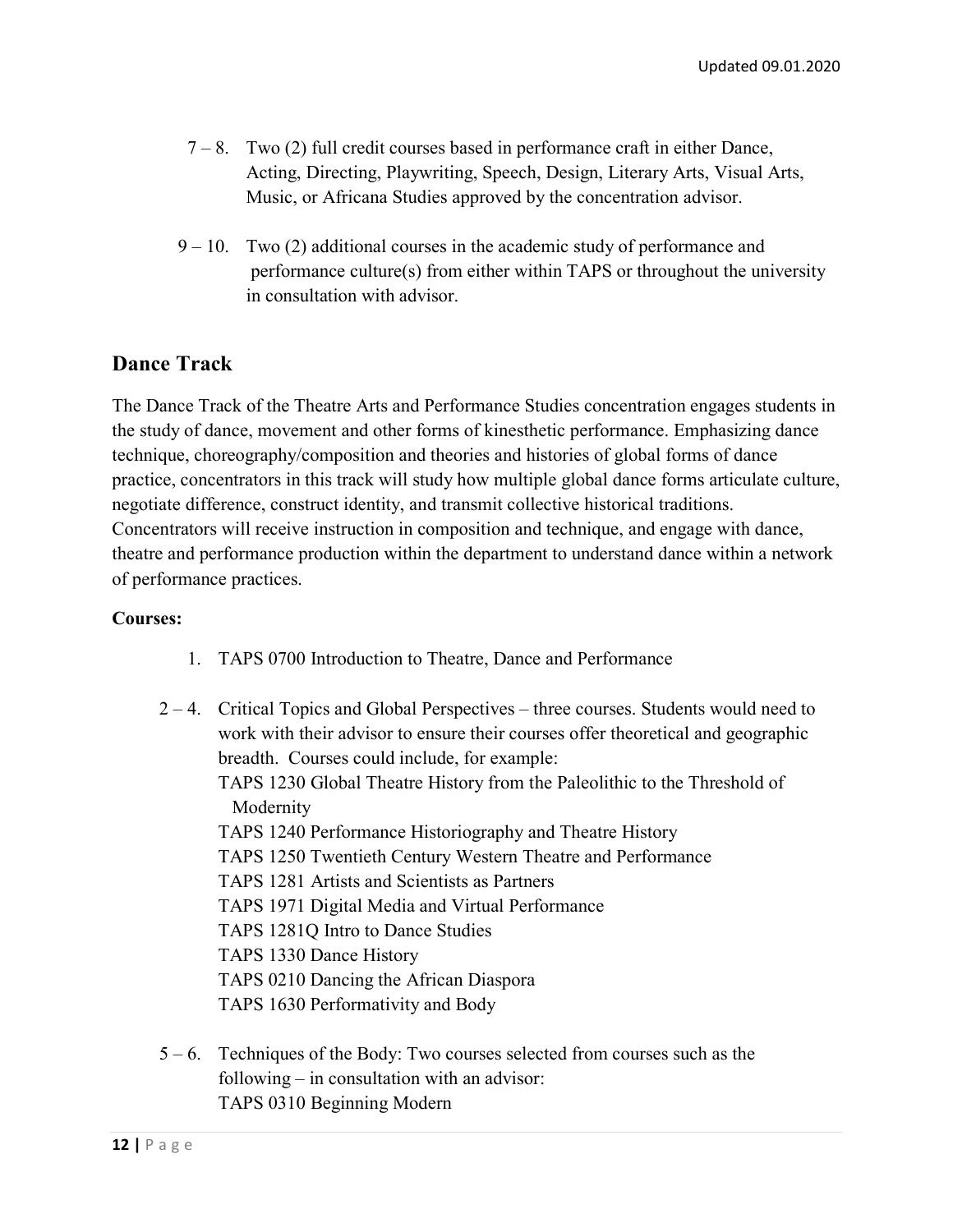TAPS 1000 Intermediate Modern TAPS 1310 Advanced Modern TAPS 1341 Introduction to Ballet TAPS 1340 Dance Styles TAPS 0330 Mande Dance TAPS 0930C Stage Movement for Actors

7 – 8. Directing/Compositional Strategies: Two Courses selected from courses such as the following—in consultation with an advisor: TAPS 1370 New Works/World Traditions TAPS 0320 Dance Composition TAPS 0360 Viewpoints TAPS 1281E Directing Theory and Practice TAPS 1320 Choreography TAPS 1350/1360 Dance Performance and Repertory

9. Design or Production—one course selected from the following—in consultation with an advisor. TAPS 0250 Introduction to Technical Theatre TAPS 1280F Intro to Set Design TAPS 1300 Advanced Set Design TAPS 0260 Lighting Design TAPS 1281M Introduction to Costume Construction TAPS 1281A Director/Designer Collaborative Studio TAPS 1100 Stage Management

10. One additional TAPS elective**.**

### **Information for All Concentrators: Double Concentrations**

In cases where dual concentrations are declared, the Department allows two courses to be counted toward both concentrations.

#### **Director of Undergraduate Studies (DUS)**

The TAPS Director of Undergraduate Studies (DUS) will be responsible for assisting concentrators in finding a track advisor, administrating capstones, and making sure TAPS concentrators have what they need to graduate. Their work will supplement the work done by your assigned track advisor. For questions concerning capstones, please email your DUS, [Sydney Skybetter](mailto:sydney_skybetter@brown.edu) and/or your current advisor to help you plan appropriately.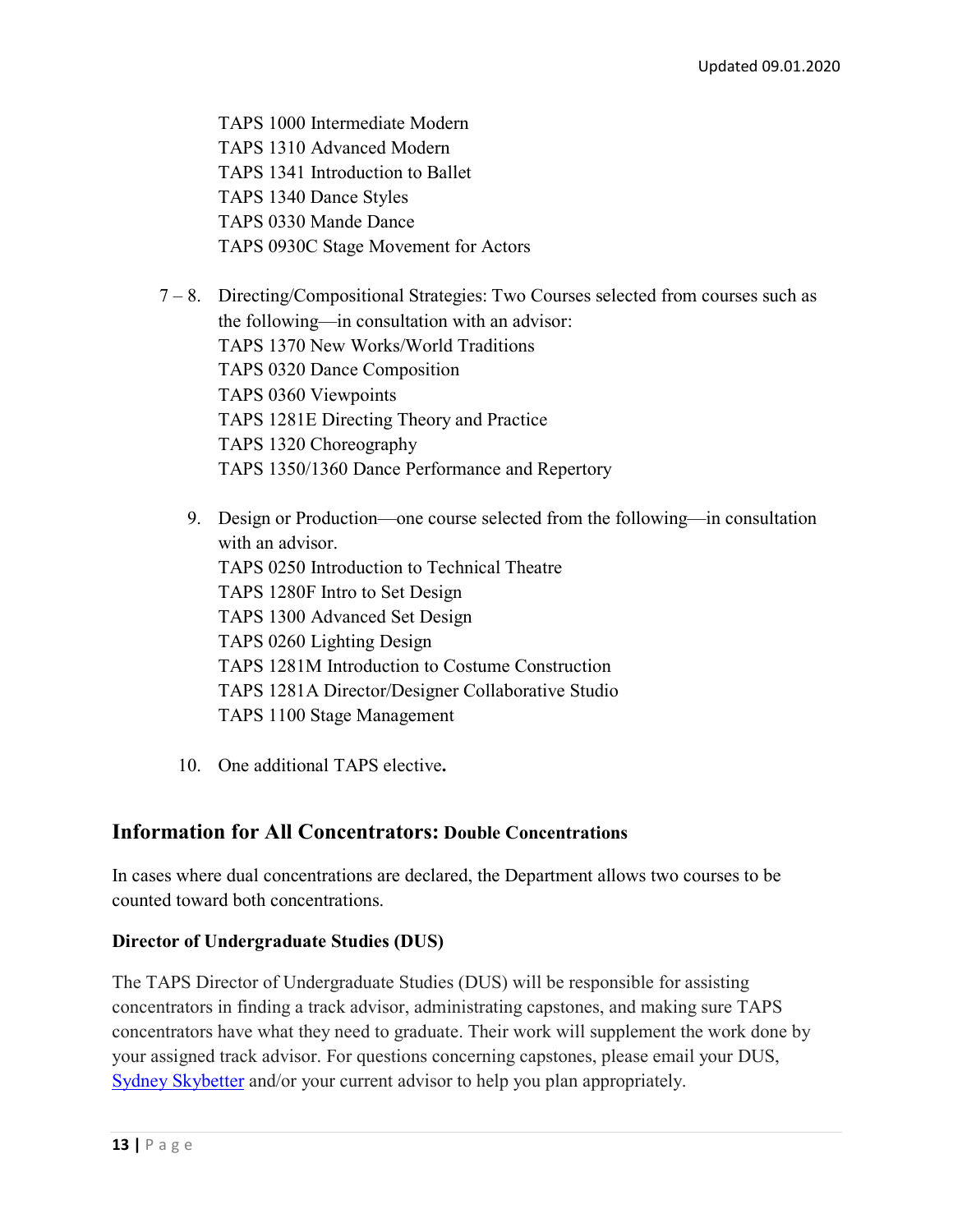#### **Capstone Project**

Each student will complete a capstone project by the second semester of the senior year. The purpose of this capstone is to synthesize the core tenets of theory and practice in our concentration learning objectives and to reflect on that synthesis.

The following projects, completed in semesters 6, 7, and 8, qualify as a capstone:

- A senior slot production and a 5-page capstone reflection.
- An honors thesis.
- An engaged scholarship project and a 5-page capstone reflection.
- Extension of an existing curricular, co-curricular, or extra-curricular project from the junior year or first semester senior year and a 5-page capstone reflection.
- Revision or expansion of an existing final paper from any prior class and a 5-page capstone reflection.
- Major participation in a non-departmental campus production, performance or academic event (i.e. student produced work at PW, etc., an event at the Granoff, etc.) and a 5-page capstone reflection.

#### **Capstone Project Procedure**

The Director of Undergraduate Studies (DUS) will meet with students in the junior year to explore previous, current, or future projects that could be developed into a capstone project and discuss work that might occur over the summer. At that point, the DUS will discuss the writing of a capstone proposal, **due September 15 of the senior year (Given COVID-19, interruptions this deadline will be moved to October 15, 2020 for students graduating in Spring 2021**. The DUS will meet again to help devise a path to completion. The DUS will check-in with students regarding progress across the senior year and, in addition, help students prepare for their capstone reflection, **due March 31 of the senior year**, where applicable.

Proposals and post-capstone reflections will be due in ASK, and read and signed-off on by the DUS. If students want an additional advisor as they develop a project they may ask, but the DUS supervises and approves all capstone projects.

The five-page reflection will contain the following:

- A brief description of the project completed, including details about who, when and where the project took place (i.e. which class the paper was originally written for, where the show was produced, how you revised the paper, directed the production, etc.)
- An examination of how you used knowledge, skills and research methods acquired in the concentration to conceptualize, do and complete the project, with a frank assessment of the project's success or ways in which it could have been improved.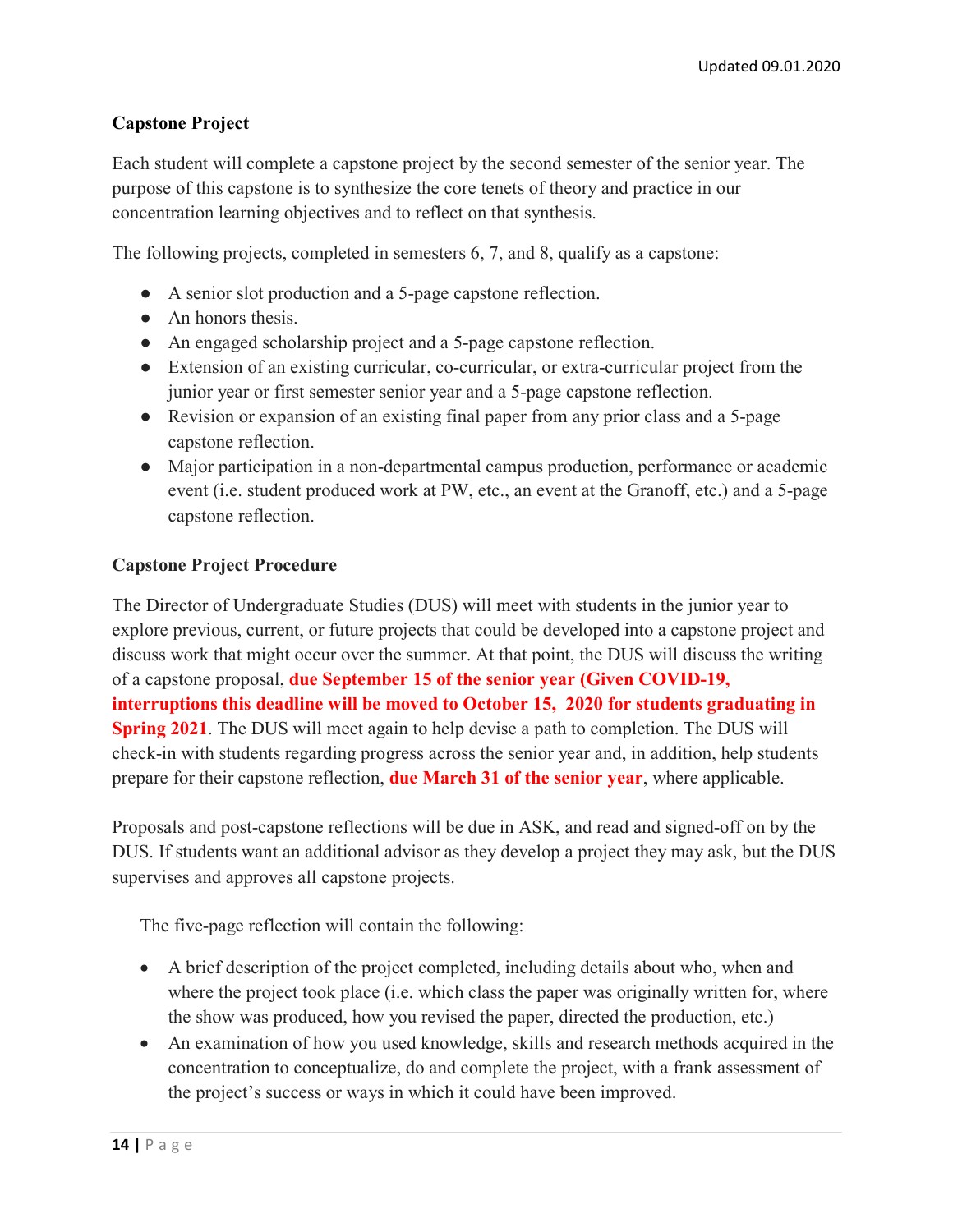• The DUS will assess the paper, approving it if all of the criteria above are met. While this is not a formal research paper, the reflection will be assessed for clarity, honesty and depth of self-reflection and reflection on your experience of the TAPS curriculum.

#### **Honors**

The standard pattern above, plus an honors thesis taken during Semester VII (TAPS 1990), the topic of which would be determined before Semester VII. Candidates for the honors program should have an outstanding academic record **and should apply to the Department by April 1 of Semester VI.** The honors advisor and undergraduate thesis advisor is **Professor Rebecca Schneider.** Proposals can be submitted electronically to taps@brown.edu.

Honors are awarded for theses in all concentration tracks. All theses are substantive pieces of writing. Some theses are strictly academic. Other honors theses may include a creative component (such as the directing of a play, a solo performance piece, the study and performance of a major role, or the design of a production), but the thesis itself will be a critical, written work based in research relative to that artwork. For plays submitted for honors, an essay should accompany the play, reporting on the research and process of the writing, though the play itself counts as the substantive written work.

The proposal should include:

- 1) An abstract of the thesis that indicates the topic and set of questions you are asking about the material/subject you are researching. If you are submitting a play for honors in the playwriting track, submit a short description of the play or project and the themes or forms the play or project will explore.
- 2) A transcript (unofficial is OK, as we can access the official one from the Department). Please note that we look for students with a majority of A's and S's on their transcripts. It will not be possible to receive honors for the concentration if your grades have been subpar.
- 3) A preliminary bibliography and a research plan. For a play, simply submit a research plan.
- 4) The name of the advisor you will work with. Also include names of potential additional readers for your thesis, if you wish to have them. Students must have an advisor and often have one or two additional readers. Please contact your advisor and readers before submitting their names.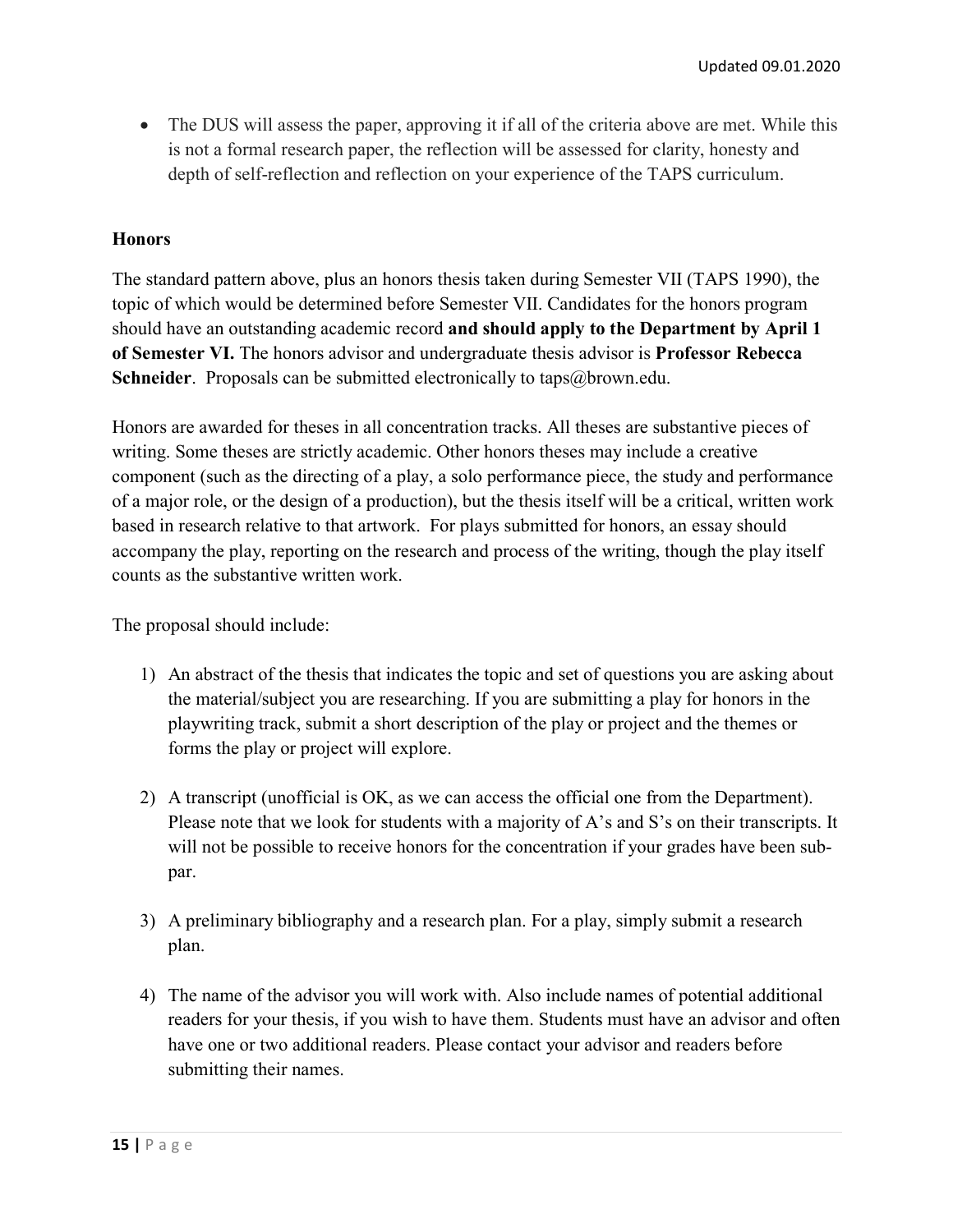Additional information:

- There is no set length for this proposal, but 4-10 double spaced pages is a generally acceptable range.
- Students are notified about their approval to write an honors thesis by the end of the Spring semester. Every proposal is considered by the Department as a whole, and voted on, in the Department meeting. The decision for honors is not made by your advisor alone.

#### **Thesis Guidelines**

- Honors theses are generally between 60 and 100 pages long.
- Plays submitted for honors should be accompanied by an essay 10-30 pages in length.
- A preliminary draft of the thesis is due on or before March 15 of the student's senior year to all readers. You may arrange chapter submissions before this date with your advisor.
- A final draft is due on April 15 the student's senior year at the latest. Students should submit one copy to each reader, and also one copy for the Department. These copies must be bound.
- Most students require two semesters to plan and complete an Honors Thesis. Generally, research occurs during the summer before and the fall of senior year. Writing usually begins by the end of the fall term.
- All theses must use a consistent citation style, and must include a full bibliography. See the Honors Advisor for sample cover pages, etc. Prior honors theses can be perused in the Becker Library.
- Students must enroll in TAPS 1990 in Semester VII. (For students graduating in December, an exception can be made so that a student may take the course in semester VIII.)
- The above schedule can be adjusted for students graduating in December.

Assuming that your thesis is approved for honors by all readers, you will be recommended for honors from the department. This will occur by the beginning of May of the student's senior year and honors will be conferred upon graduation.

## **Senior Slot Proposal Guidelines – Revised 2020:**

#### **Senior Slot: THEATRE**

#### **Theatre Senior Slot Production**

The Theatre Senior Slot Production occurs every year as part of the Sock and Buskin/TAPS Department Season. The semester before the senior year, one junior (or .5 senior) TAPS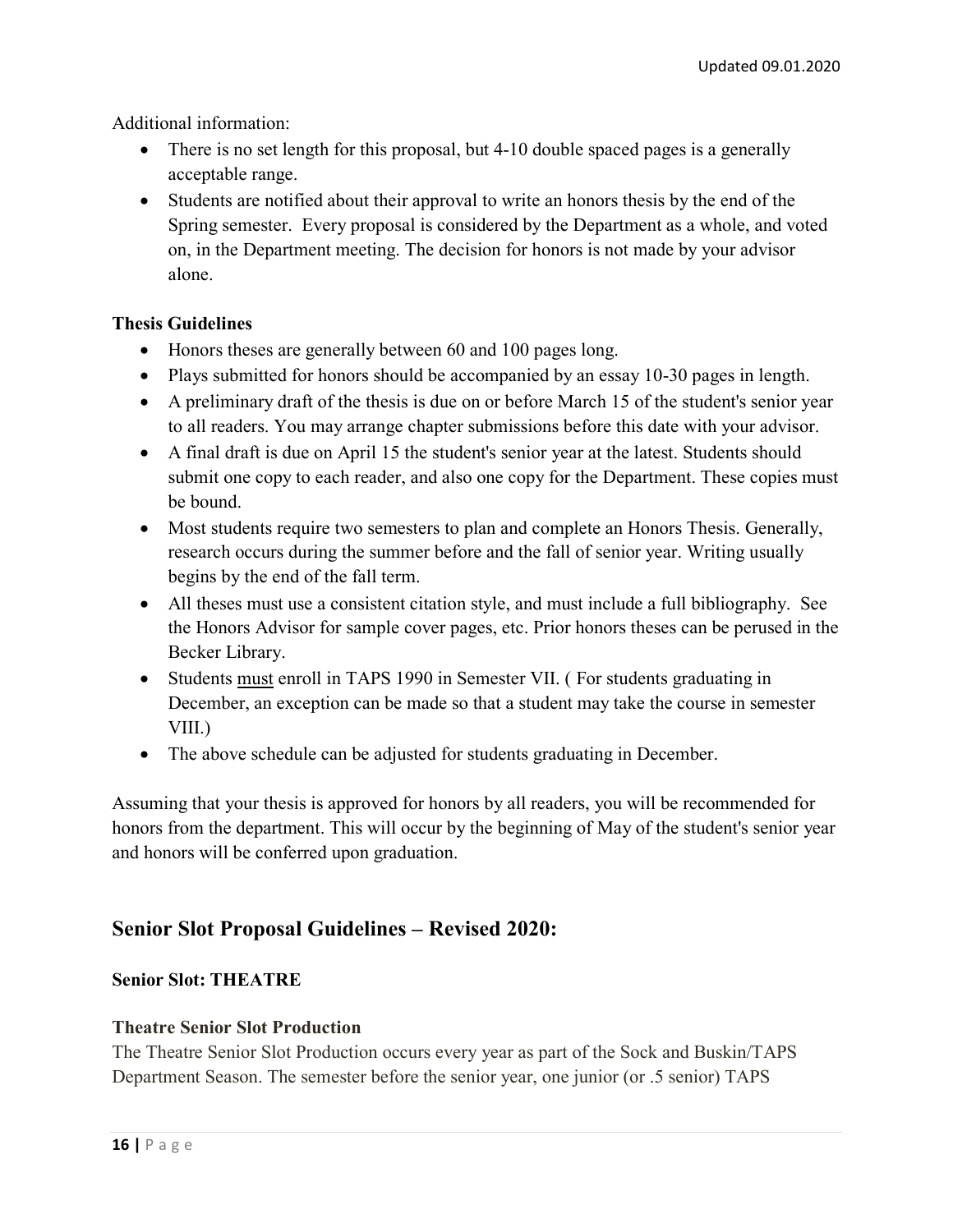concentrator is selected to direct a production that is fully funded and staffed by the department with additional producorial support from the Sock and Buskin Board.

This educational opportunity is open for proposals from:

- A junior director submitting any play or project of their choice (to be directed in their senior year).
- A junior writer submitting their own play (to be produced during their senior year).
- A junior director and a writer co-submitting a proposal for a student-written play (to be produced during the director and playwright's senior year only).
- Students that are Studying Abroad are eligible to apply. However, it is highly recommended that you plan ahead by meeting with the Senior Slot Supervisor the semester before you plan to be off campus. You will also have to find a way to participate in a Skype Call for the in-person presentation to the faculty in March.

The chosen play/performance project is given a budget, full production and faculty mentorship.

To be selected for senior slot, students must submit a proposal to be adjudicated by a committee composed of TAPS faculty and production staff. Juniors and/or .5 seniors with a proven track record of participation in TAPS department classes, productions and events, along with quality grades, and sustained interest and achievement in the art of directing or writing for performance are encouraged to apply. Proposals for the following academic year will be accepted until midnight on March 1 and should be emailed to the Senior Slot Supervisor. Proposals are then distributed to the faculty and staff for review. Prior to the final decision meeting applicants will be asked to meet with the selection committee to present their ideas and discuss their project with the voting faculty and staff. The department will then meet to discuss your proposal and to make their decision. If selected your project becomes part of the following season's S&B/TAPS production season. Therefore, students selected to participate in the Senior Slot process must abide by departmental protocols for production and rehearsal. See below:

#### **Senior Slot Production Guidelines:**

- 1) We must obtain the rights for your project. Please be sure you can get the rights before you submit your proposals. See Barbara Reo, Production Director for assistance.
- 2) All Participants involved in Senior Slot MUST adhere to production deadlines/calendar as determined by the Production Director.
- 3) The Project selected will have five public performances in one of the TAPS Performance spaces: Leeds or Stuart theater. The appropriate performance space will be determined by the Production Staff/Scheduling.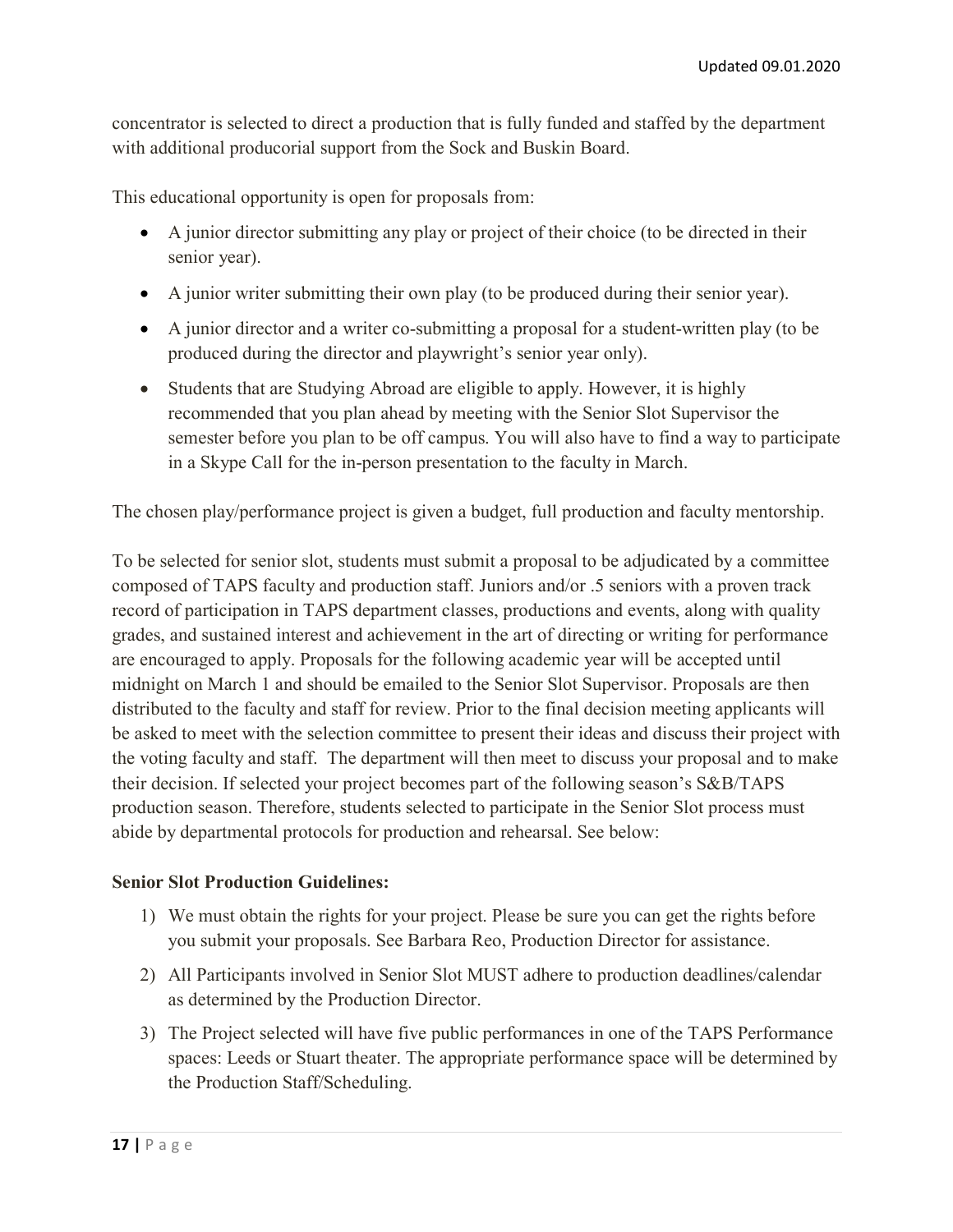- 4) Directors may suggest people they'd like to have on the production team such as lighting and costume design etc. but they are not responsible for staffing these positions. The Production Director in consultation with the Technical Staff will make the final decision regarding production design and staff members that will participate in the Senior Slot Process.
- 5) The senior slot supervisor will oversee the process and serve as a liaison between the playwright/director and the department. Students may also seek support from EP's on Sock and Buskin Board.

#### **Senior Slot Proposal Guidelines**:

Please answer the following Questions and submit to the Senior Slot Supervisor by March 1 deadline:

- 1) Describe the Project (1000 words)
- 2) Why should this play be produced at Brown? Why Now? (500 words)
- 3) Production Plan: Please provide a brief outline of your plans for production.
	- a) Rehearsal time needed to realize the project?
	- b) Casting
	- c) Research/Dramaturgy
	- d) Design Requirements. Which elements of design are most important for your project? Set? Lights? Costumes? Puppets? Movement?
	- e) Design Concept (2-3 sentences about your point of view on the project)
- 4) Please include a resume or list of experience directing/playwriting in general. (no more than 2 pages long. Please use standard formatting for Theatre resumes.
- 5) Please list number of departmental productions including positions held (stage manager, board operator, actor, assistant director, etc.), Year, and Title
- 6) Please list relevant courses taken in TAPS.
- 7) Please list relevant courses taken elsewhere.

Please contact Renee Surprenant Fitzgerald if you have any further questions or concerns. We encourage applicants to sit in on weekly Sock and Buskin meetings, Tuesdays at Noon in Room 005 prior to applying in order to get a better sense of the department season selection process and to become acquainted with the board.

Please note: The student board does not participate in the Senior Slot selection process. Since it is an educational opportunity the selection process is administered by the faculty and staff of TAPS ONLY.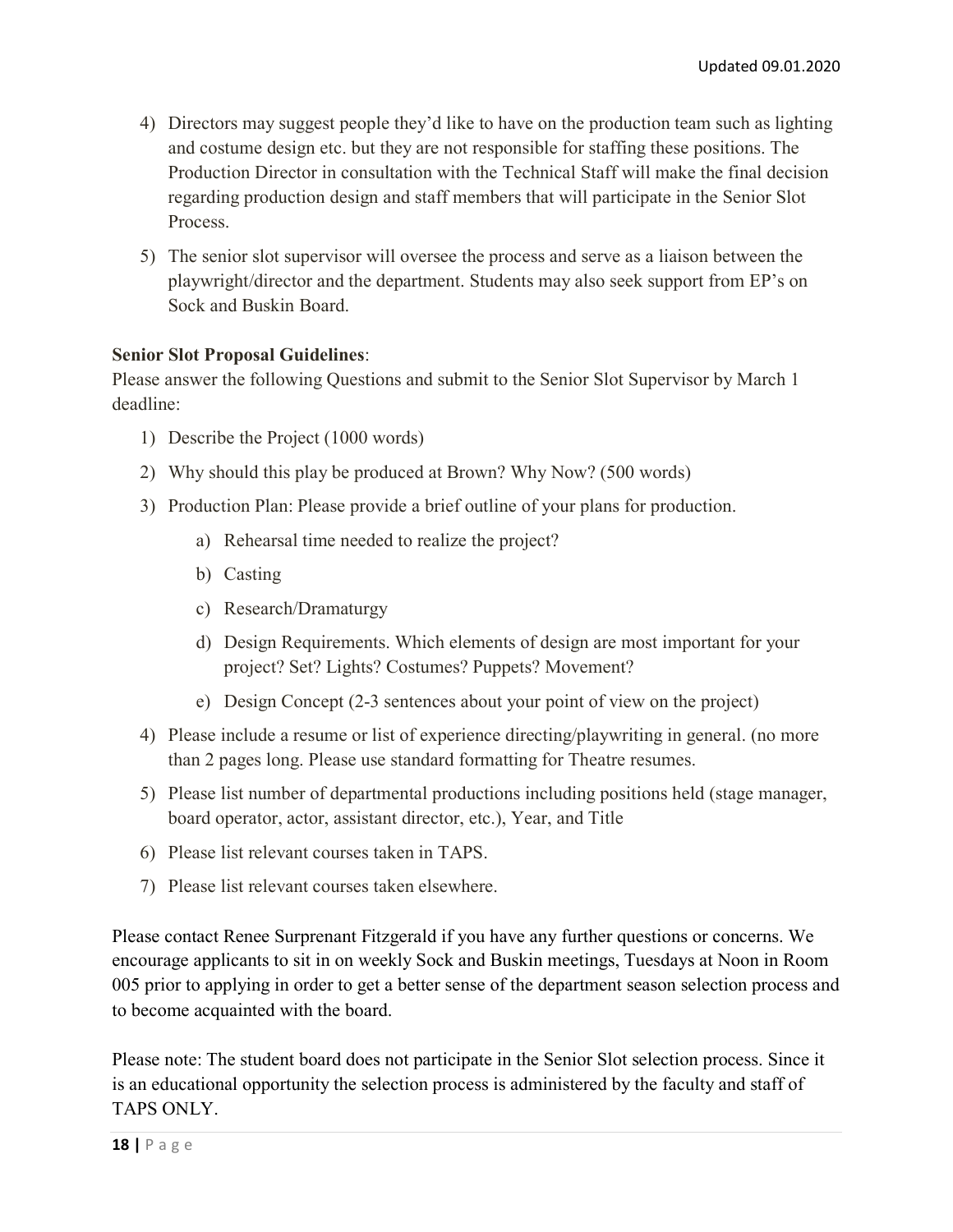#### **Senior Slot: DANCE**

An excellent opportunity for a capstone experience is the Dance Senior Slot Production to be included in the Sock and Buskin Season with a budget and full staff support. Juniors with a proven track record, quality grades, as well as sustained interest and achievement in dance, choreographing, or dance for film encouraged to apply. Other areas may also be considered. **Interested students should meet with Julie Strandberg, current Dance Senior Slot advisor.** Depending on the specific interest of the student, Strandberg may enlist another faculty member as mentor.

Dancers must apply for the slot in the Spring semester of their junior year (*March 1 deadline*) for production in the Spring of their senior year. .5 seniors should meet with Julie Strandberg to explore how they may take advantage of this opportunity.

This production can be for devised work, for the restaging and/or reimagining of a pre-existing dance work from the historical or contemporary dance repertory, or for a new dance film work. Students interested in projects not described above should meet and discuss with Julie Strandberg or another dance faculty that she designates.

Interested students must have taken at least two courses in Directing/Compositional Strategies at Brown. The student may be enrolled in one of them during the same semester as the production. Proposals are reviewed by the student's mentor in consultation with the dance faculty and design staff, and approved by the entire TAPS faculty and are evaluated on demonstrated compositional acumen, well-researched and considered ideas, and the feasibility of the successful completion of the project. Excellence in academic work and demonstrated understanding of the theory, practice, and history of dance will also be considered.

Proposal(s) are due by March 1, for possible inclusion in Spring Sock and Buskin Season of the following academic year.

The accepted project(s) will be:

- Developed over the school year including participation in the Fall Dance Concert or the equivalent
- Given a budget, rehearsal and performance space, and technical support
- Mentored through scheduled meetings with a chosen mentor and periodic works-inprogress showings for other faculty and peers.
- Designed in consultation with the TAPS technical staff to assure that the project is compatible with available resources

The length and scope of the final project will be determined in consultation with Julie Strandberg (or the designated mentor) in consultation with the rest of the dance faculty and the design team.

If your proposal is selected, a design team will be assigned to you.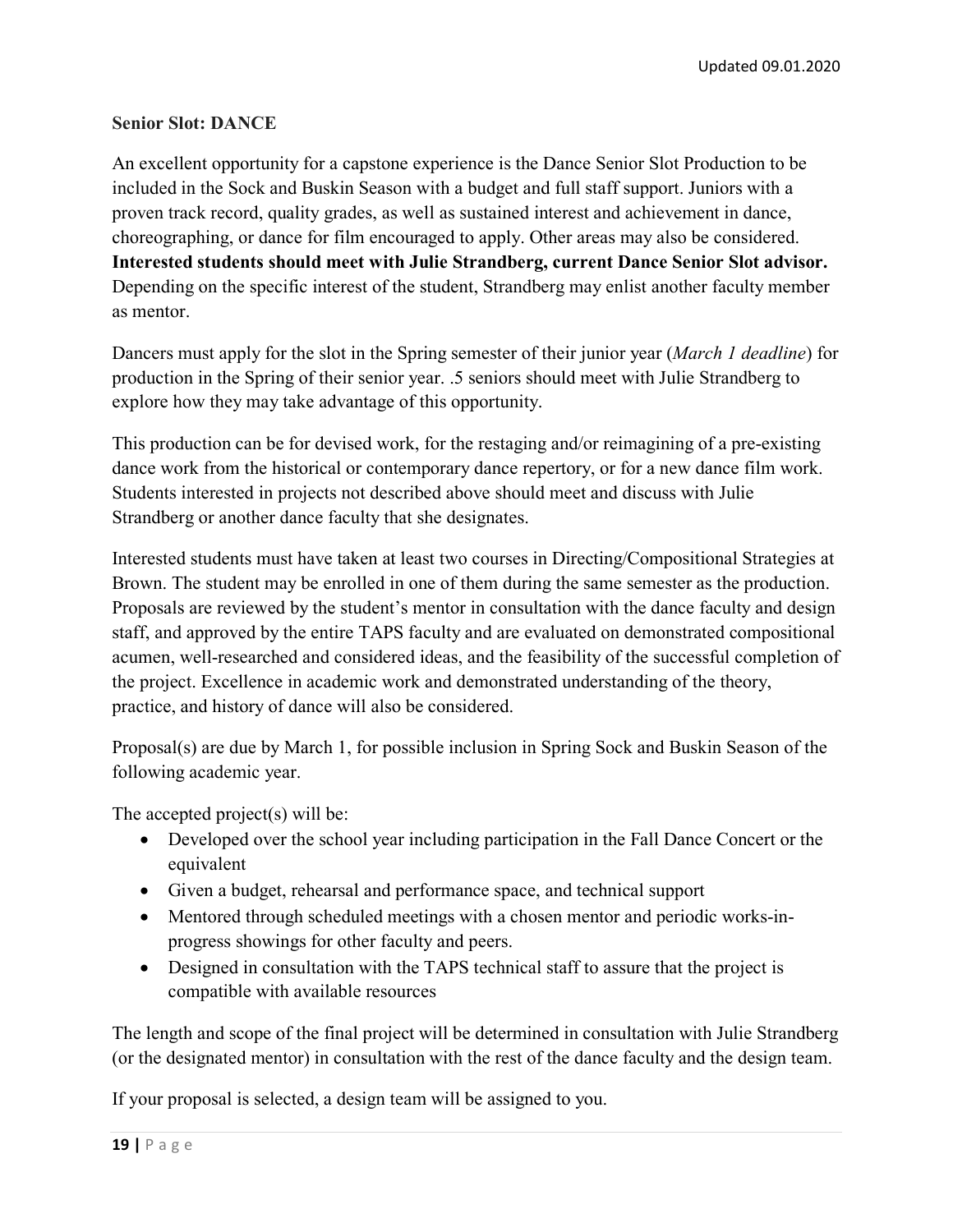#### **DANCE SENIOR SLOT SCHEDULE**

The dance senior slot is a full year project with periodic works-in-progress showings, with feedback, culminating in a final performance in the Festival of Dance in May of the senior year.

#### **PERFORMANCES AND SHOWINGS**

- 1. November Fall Dance Concert in Ashamu Studio first draft or excerpt from final project. Designs will include costumes pulled from stock, lighting designs in collaboration with Tim Hett's Lighting Design I class, and sound designs in collaboration with Alex Eizenberg. Audience talk back included.
- 2. March A works-in-progress showing for dance faculty and invited audience with feedback utilizing Critical Response. Minimal support from design/ tech.
- 3. May Final Performance during Spring Festival of Dance in Stuart Theater. Designs will include full support from Design/Tech staff (opportunity to work with Design Team to produce original costumes, set, projection, and lighting designs).

#### **SCHEDULE**

- 1. March 1 of the student's junior year, proposal due and is reviewed by the dance faculty and by design/technical staff for assessment of technical and fiscal feasibility. Proposal may be returned to applicant for revisions if necessary. Revisions due March 15. Students will be notified of the final decision by April 1.
- 2. April/May of Junior year, the student meets with Julie Strandberg (or the student's mentor) to discuss any possible summer work on the project, e.g., if they are already planning to attend an intensive dance program how might they use some of those resources for their project. If they are working in a non-dance related field, what resources are in that location that could be utilized for their project -- workshops, concerts, local choreographers, etc.
- 3. Beginning of Fall semester of the senior year, student will have cast in place and will meet with Renée Fitzgerald and Julie Strandberg (or the student's mentor) to discuss details of the project and preliminary design/tech ideas (including costumes, sets, projections, lights, and sound)
- 4. During the first five weeks of the Fall semester, student will work with cast; will have weekly meetings with mentor reviewing rehearsal process; and periodic meetings with Renée Fitzgerald. Student will decide what kind of costumes they'd like to pull for the piece to be used in the Fall Dance Concert performance.
- 5. Over the next five weeks of the semester, the student will be in full rehearsal mode working on their choreography with Julie Strandberg (or student's mentor). Under the mentorship of Renée Fitzgerald, student will prepare designs for the Fall Dance concert with Ron Cesario (costumes), Tim Hett (lights), and Alex Eizenberg (sound).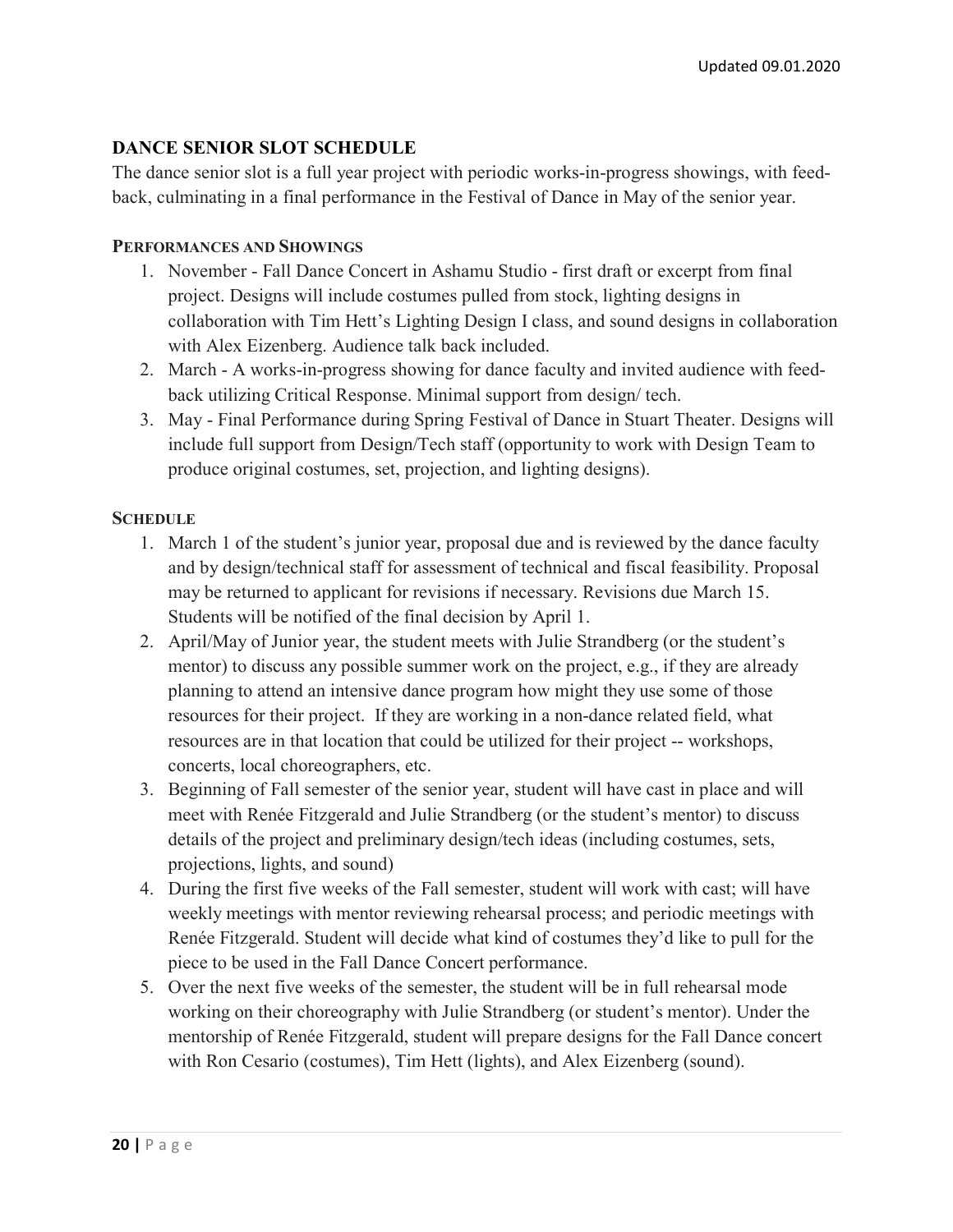- 6. Costumes, lights, and sound will be integrated with the dance piece during Tech and Dress rehearsals for the Fall Dance Concert.
- 7. After the Fall Concert, student will meet with mentor to discuss any feed-back from the concert and any possible work to be done on the project over winter break. If there are any major re-designs to be considered for the Spring Dance Concert, those elements will be identified and agreed upon by student and Design/Tech staff.
- 8. First six weeks of Spring semester student will have weekly meetings with mentor developing the piece and incorporating feed-back from the Fall Dance Concert and any work over winter break, if applicable. The student's Design Team will be assembled, and begin meeting under the mentorship of Renée Fitzgerald.
- 9. March A works-in-progress showing for dance faculty, Design Team, and invited audience with feed-back utilizing Critical Response.
- 10. April Costume, Set, and Projection designs will be finalized, and begin to be constructed in the shops.
- 11. Next four weeks rehearsal period continuing to refine choreography and work with the design team. Design elements continue to be constructed.
- 12. Next two weeks Final Tech and Dress Rehearsal period. Design elements will be integrated during Tech/ Dress rehearsals; all designers are expected to attend.
- 13. May Final performance during Spring Festival of Dance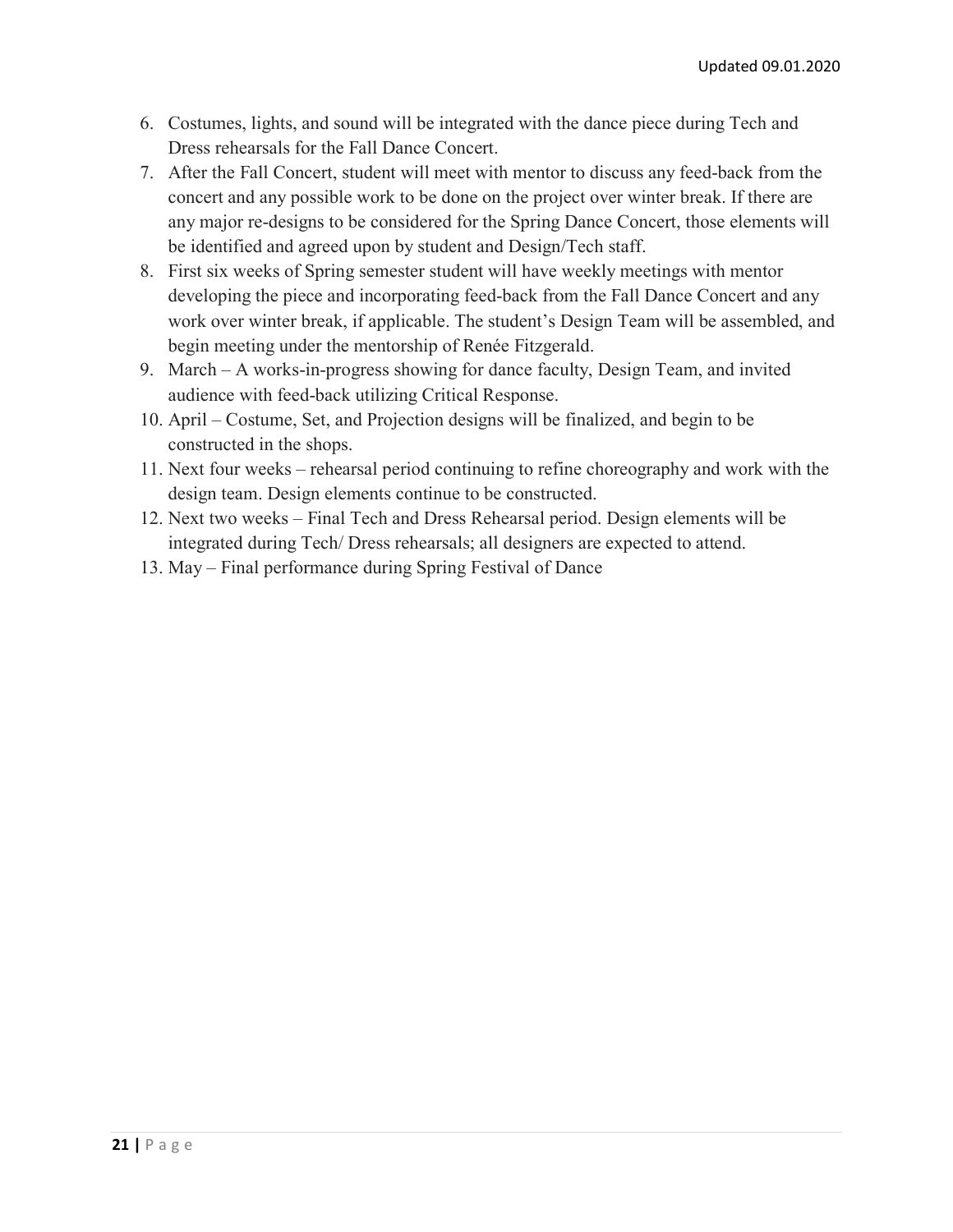#### **DANCE SENIOR SLOT QUESTIONNAIRE**

Name:

Email:

Phone:

Attachment: Dance Resume

*In your attached dance resume please include 1) any movement related courses or production and curation-oriented courses you've taken at Brown and elsewhere and the specific, relevant skills you learned and 2) a list of previous experiences in performance, choreography, or production, at Brown or elsewhere*

To the best of your ability at this time, please address all of the following:

- What is your dance project (name, style, theme, music, devising plan, restaging plan, and/or whatever else is applicable)?
- Brief artist's statement: What are you inviting an audience to consider or contemplate by creating and staging this project? What driving questions are you taking into the rehearsal process, at this early stage?
- How does the production of this work align with your broader academic goals and personal aspirations as a Brown undergraduate?
- What are your goals or objectives for this production?
- What approach are you taking towards realizing these goals?
- Have you identified casts and collaborators? If yes, please include their roles, resumes, and contact information.
- If you foresee unusual or specific technical requirements (regarding costume, set design, lights and/or sound) that might require advance attention, please note that in your proposal.

\_\_\_ I have read the schedule for completion of my project and understand all of the requirements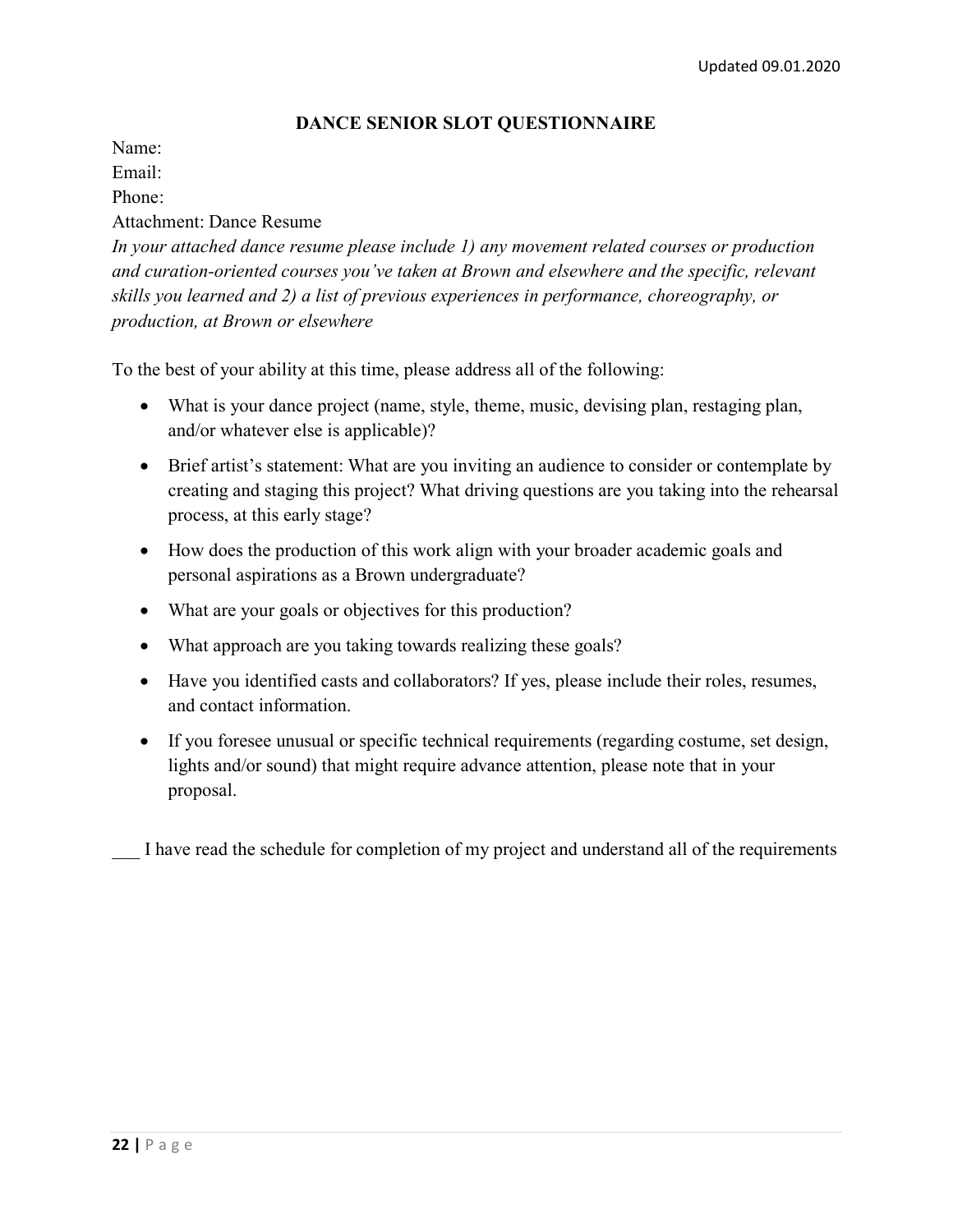#### **The Engaged Scholars Program**

#### Brown's Engaged Scholars Program

The Engaged Scholars Program supports students and faculty who seek to integrate teaching, research, and practice in order to advance scholarship and benefit the world beyond Brown. Grounded in the concentrations, the program builds on Brown's distinctive interdisciplinary culture by providing coherent curricular and advising structures that encourage students to place internships, collaborative research projects, and community-based work at the heart of their academic lives. As engaged scholars, concentrators balance their own scholarship pursuits with the real-world socio-political context of their scholarship as well as the particular needs of the organizations in which the scholars research.

What is Engaged Scholarship?

"Engaged scholarship" refers to knowledge-creation by students and faculty in partnership with community members outside of the academy. Its goal is to create high-impact learning experiences and collaborative research partnerships that address major social challenges and produce tangible public benefits.

**APPLICATION PROCESS:** At the time of their declaration, students will declare their concentration in Engaged Scholarship.

Application Question: In one page or less, please describe why you are interested in the Engaged Scholars Program, what you would hope to gain from it, and how your experiences and coursework to date provide a solid background for your participation in the program.

#### **ENGAGED SCHOLARS PROGRAM IN TAPS**

TAPS is committed to an understanding of performance that is expressively engaged, democratic, geographically expansive, and interrogatory in discourse. In principle, all TAPS classes resonate with the goals of engaged scholarship. As a pilot department for the Engaged Scholars program TAPS students study performance theory while simultaneously working with communities outside of the university to create socially engaged performances that tackle complex social issues. Theatre artist engaged scholars build community, break down hierarchies and prejudgments, and tell stories about who we are and who we can become as citizens and stewards of the earth. The advisor for Engaged Scholarship in TAPS is Michelle Bach-Coulibaly.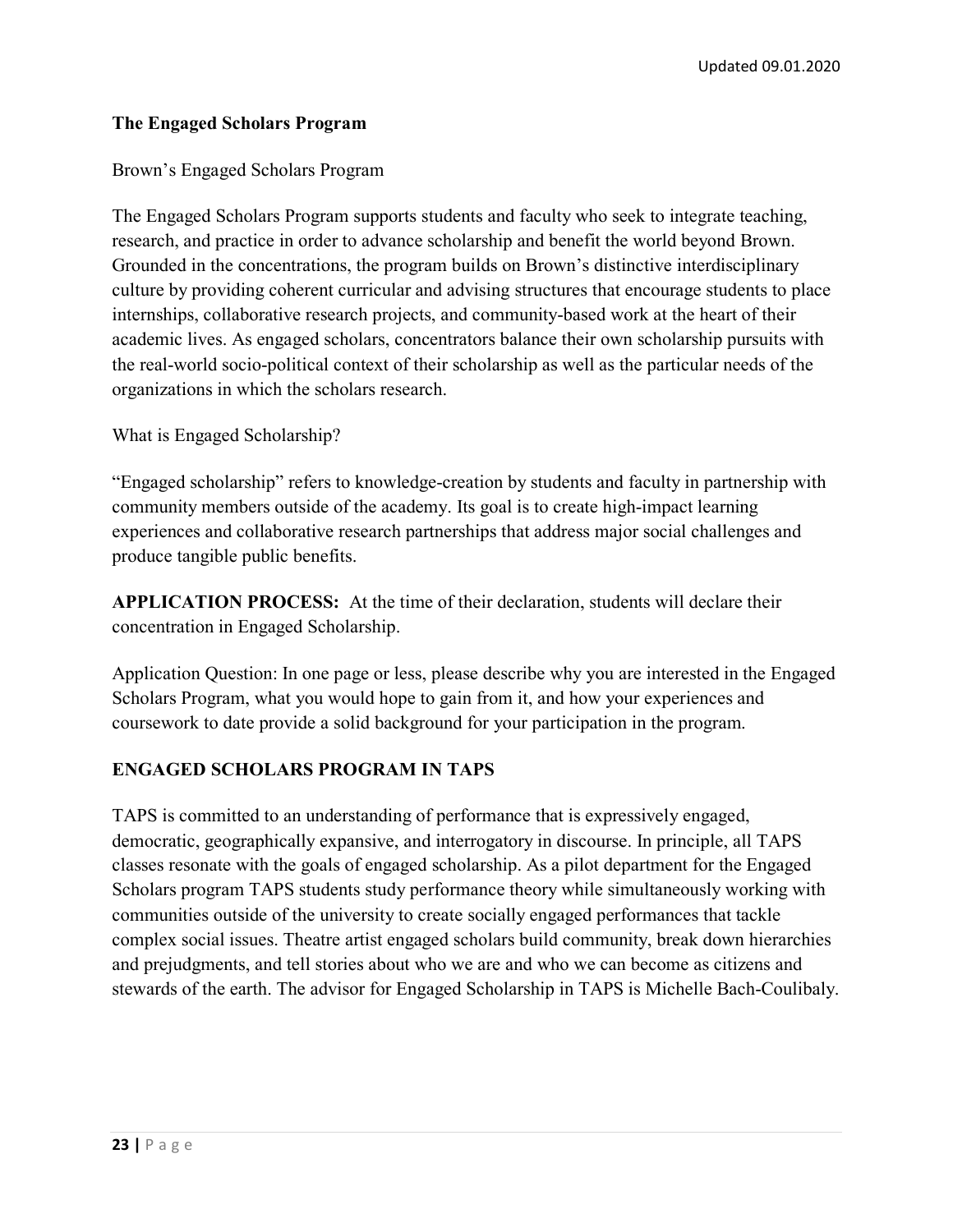#### **Introduction/Preparatory/Methods Courses:**

Our survey classes: 1230 (Performance Theory: Ritual, Play and Drama in Context), 1240 (Performance Historiography and Theatre History), 1250 (Twentieth Century, Western Theatre and Performance), 0220 (Persuasive Communications), 1610 (Political Theatre of the Americas)

**Other requirements:** One course in TAPS designed as an engaged scholarship course.

Engaged scholars also participate in annual community workshops and conferences with visiting artists at the Rhythm of Change Festival (February) and Arts In the One World Festival (November/April) and American Dance Legacy Initiative (ADLI) Mini-Fest (February/March) in collaboration with the Brown Center for Public Humanities and Cultural Heritage

#### **Participants in the Engaged Scholar Program will:**

- In addition to foundational concentration requirements, students will be required to take additional courses (defined by the department) that include introductory and theory/methods courses; capstone course, project or thesis; and other courses with an engaged component.
- Students must undertake significant experiential work with community and other nonacademic stakeholders – significant in both intensity (hours per week in meaningful, challenging work) and duration (number of weeks). In total, the engagement should total a minimum of 250 hours, over the course of either a summer or a school year.
- Students will participate in programming and activities with other Engaged Scholars from a variety of departments and disciplines.
- Students will engage in critical and personal reflection to integrate and deepen their learning, explore ethical issues that emerge in their work, and articulate connections between their academic study and the external contexts and communities in which they work.

Sample Courses in Engaged Scholarship in TAPS

- Acting Outside the Box: Global Perspectives in Performance.
- Artists and Scientists as Partners focuses on current research on and practices in arts and healing, with an emphasis on dance and music for persons with Parkinson's Disease (PD) and Autism Spectrum Disorders (ASD).
- Dance History (in collaboration Deanna Camputaro, master teacher with the Arts, Communication & Teaching Academy (ACT) of Central Falls High School), invents new relationships between academic content, new pedagogies, and community engagement.
- Mande Dance and Performance requires that enrolled students engage with community partners in service-learning projects invested in educational advancement, food security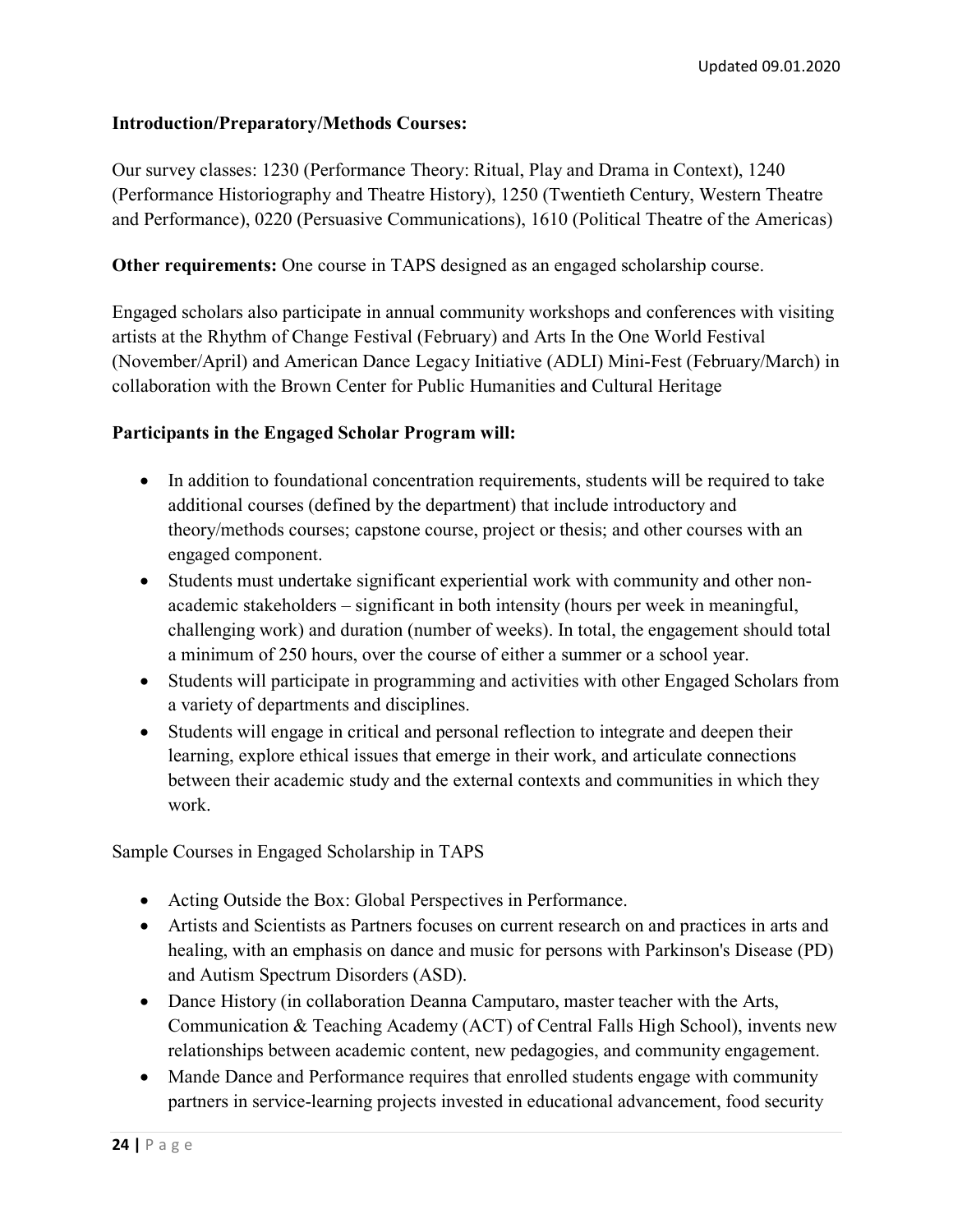initiatives, and radio communication to rural communities, cultural preservation, healthcare, and the use of imaginative practices to inspire safety, social responsibility and civic engagement.

• New Works/World Traditions develops new performance works for the stage, film, international festivals, and for in-school educational programs that address social injustice, global health, and relevant political landscapes. Recent community organizations have included Providence's Youth hip hop group, Project 401; Troupe Yeredon from Mali, West Africa and New Urban Arts in Providence.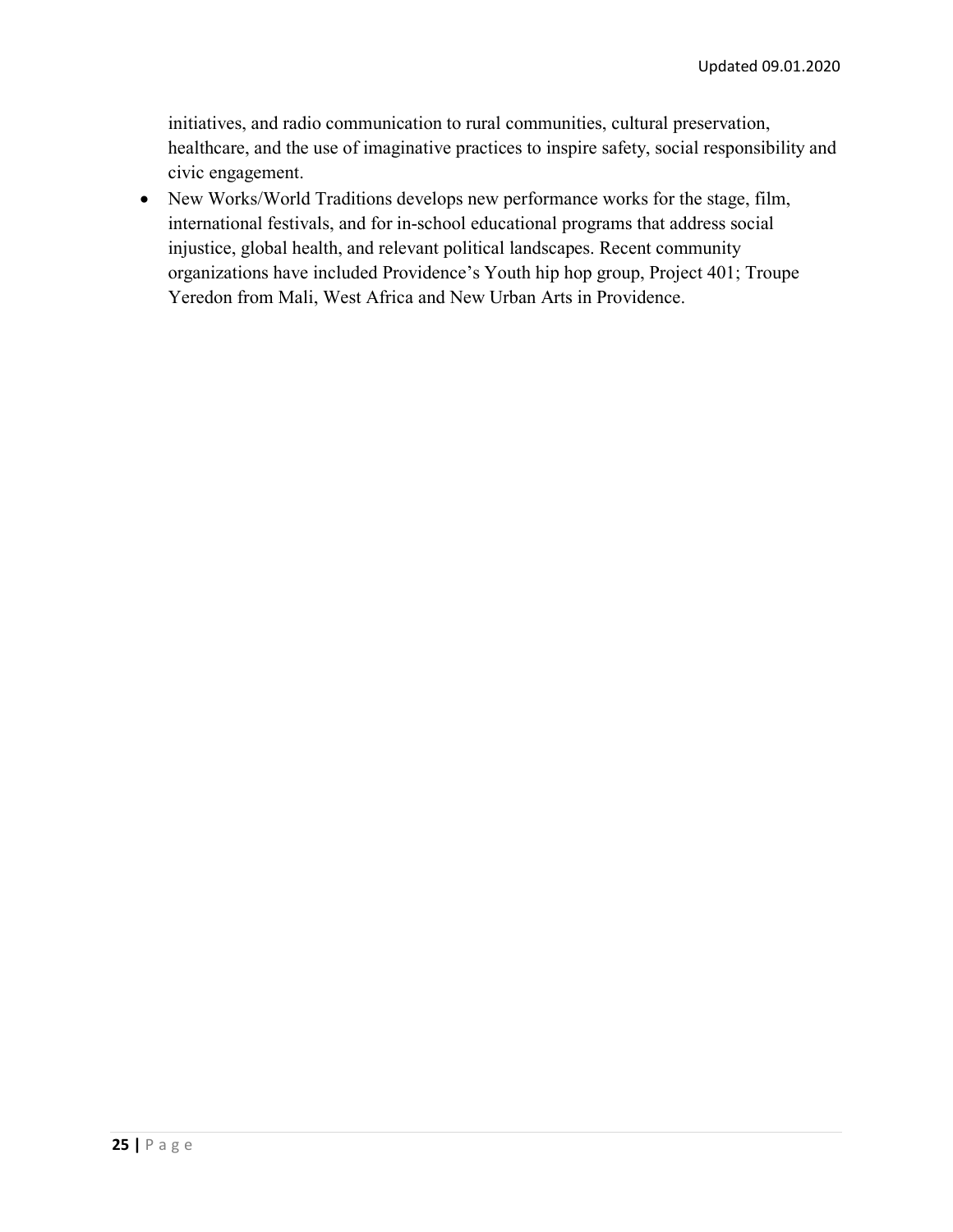## **Frequently Asked Questions About the Undergraduate Program**

#### **Our "Top FAQ" can be found [here](http://brown.edu/academics/theatre-arts-performance-studies/undergraduate/frequently-asked-questions)**

#### **How large are most of the classes in your department?**

Size depends entirely on the nature of the class. First year acting classes have 18 students. Some performance classes have a few as 12 students. There are plenty of small seminar-style classes as well.

**How many Theatre Arts and Performance Studies majors typically graduate each year?** We graduate 19-25 per year, 5-8 of whom are also Double Concentrators in something other than Theatre (such as Modern Culture and Media, Economics, History of Art and Architecture, Engineering, Neuroscience and Archaeology).

#### **What are some of your alums doing?**

Check out our News page for notices about Alumni activity. You can find recent alums at the [Public Theater,](http://www.publictheater.org/) at the [Fiasco Theater,](http://www.fiascotheater.com/) in the MFA in Stage Management program at [UCSD,](http://theatre.ucsd.edu/) studying theatre management at  $Yale$  and [writing,](http://www.sarahruhlplaywright.com/) to name a few.</u>

**How do I find out about auditions, technical positions, and other theatre related openings?** Auditions are also listed in the News section of our website and on the TAPS [Facebook page.](https://www.facebook.com/pages/TAPS-at-Brown/100262813147) We also often poster for auditions in Lyman hal and across campus. Student employment positions are posted on [Brown's Student Employment Website.](http://www.brown.edu/about/administration/student-employment/)

**Is there any kind of requirement you must fulfill in order to perform in a show, for example, to have worked backstage for one previous show, or to have completed a course?** No.

#### **Who usually directs the shows?**

Faculty, distinguished guests or advanced MFA directing students usually our Sock and Buskin produced shows, and a student directs Senior Slot. For a description of this opportunity, and the benefits involved, see the Senior Slot section in this handbook. There are also many opportunities all over Brown campus directing with the many undergraduate student theatre and arts groups. There are anywhere from 80-100 performance events on campus, resulting in over 1,200 performances in any given year.

#### **How many musicals are put on a year?**

Due to the unique structure of Sock and Buskin and how our season is curated, we don't mandate a given kind of performance, such as a 'Spring Musical', but we usually produce at least one